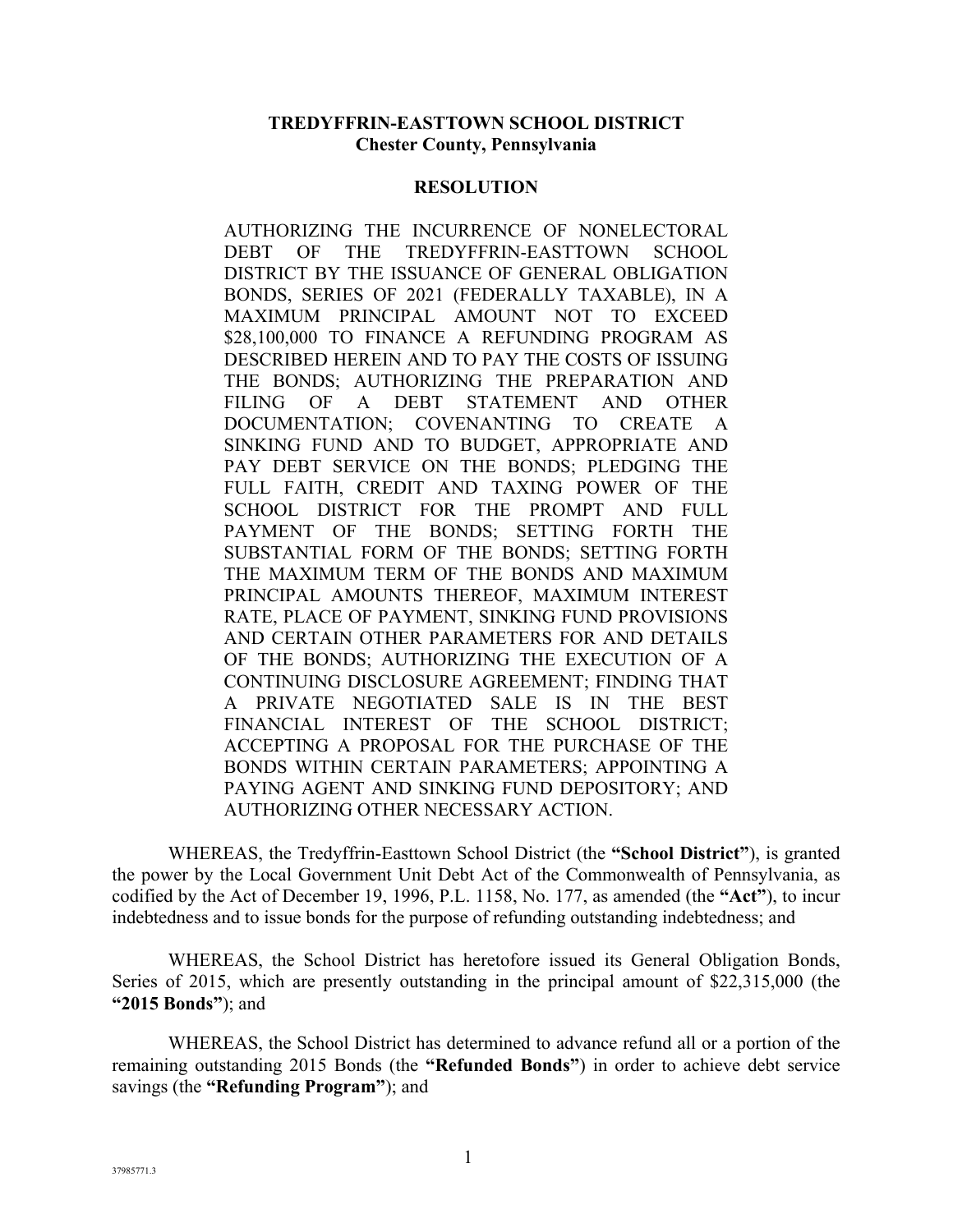WHEREAS, the School District proposes to issue its General Obligation Bonds, Series of 2021 (Federally Taxable), in a maximum principal amount not to exceed \$28,100,000 (the **"Bonds"**), for the purpose of financing the above-described Refunding Program and paying the costs and expenses of issuing, and possibly insuring, the Bonds; and

WHEREAS, the School District has retained PFM Financial Advisors LLC, as financial advisor (the **"Financial Advisor"**) in connection with the authorization and issuance of the Bonds pursuant to this Resolution; and

WHEREAS, the School District, in consultation with its Financial Advisor, has determined that it is in the best financial interest of the School District to sell the Bonds at a private negotiated sale, and has received a proposal (the **"Proposal"** or **"Bond Purchase Agreement"**) for the purchase of the Bonds within the parameters set forth herein from Boenning & Scattergood, Inc., of West Conshohocken, Pennsylvania (the **"Underwriter"** or **"Purchaser"**) which it desires to accept; and

WHEREAS, the School District, through the adoption of this Resolution, is incurring debt under the Act in a maximum aggregate principal amount not to exceed \$28,100,000, with the intent of financing the Refunding Program through the issuance of the Bonds; provided, however, that the School District reserves the right not to issue the Bonds or to issue the Bonds in an amount less than the maximum principal amount, if deemed financially advantageous to the School District; and

WHEREAS, the School District desires to authorize necessary action in connection with the authorization and issuance of the Bonds including the purchase of municipal insurance policy to provide credit enhancement for all or a portion of the Bonds (the **"Insurance Policy"**) if deemed financially advantageous at the time of issuance of the Bonds.

NOW, THEREFORE, BE IT RESOLVED by the Board of School Directors (the **"Board"**) of the Tredyffrin-Easttown School District and IT IS HEREBY RESOLVED, as follows:

1. **Authorization of the Refunding Program and Incurrence of Indebtedness; Statement of Purpose of the Refunding Program.** The School District hereby authorizes the undertaking of the Refunding Program, as described in the recitals hereto, and the incurrence of indebtedness pursuant to the Act by the issuance of the Bonds in a maximum aggregate principal amount not to exceed \$28,100,000 for the purpose of financing the costs of the Refunding Program and paying the costs and expenses of issuing, and possible insuring, the Bonds.

The Refunding Program is being undertaken by the School District for the purpose of reducing the debt service that would otherwise be payable on the Refunded Bonds in compliance with Section  $8241(b)(1)$  of the Act.

The 2015 Bonds were issued for the purpose of financing: (i) the costs of various capital projects within the School District, including but not limited to, renovations, equipping, constructing and improvements to the Conestoga High School, two middle schools and five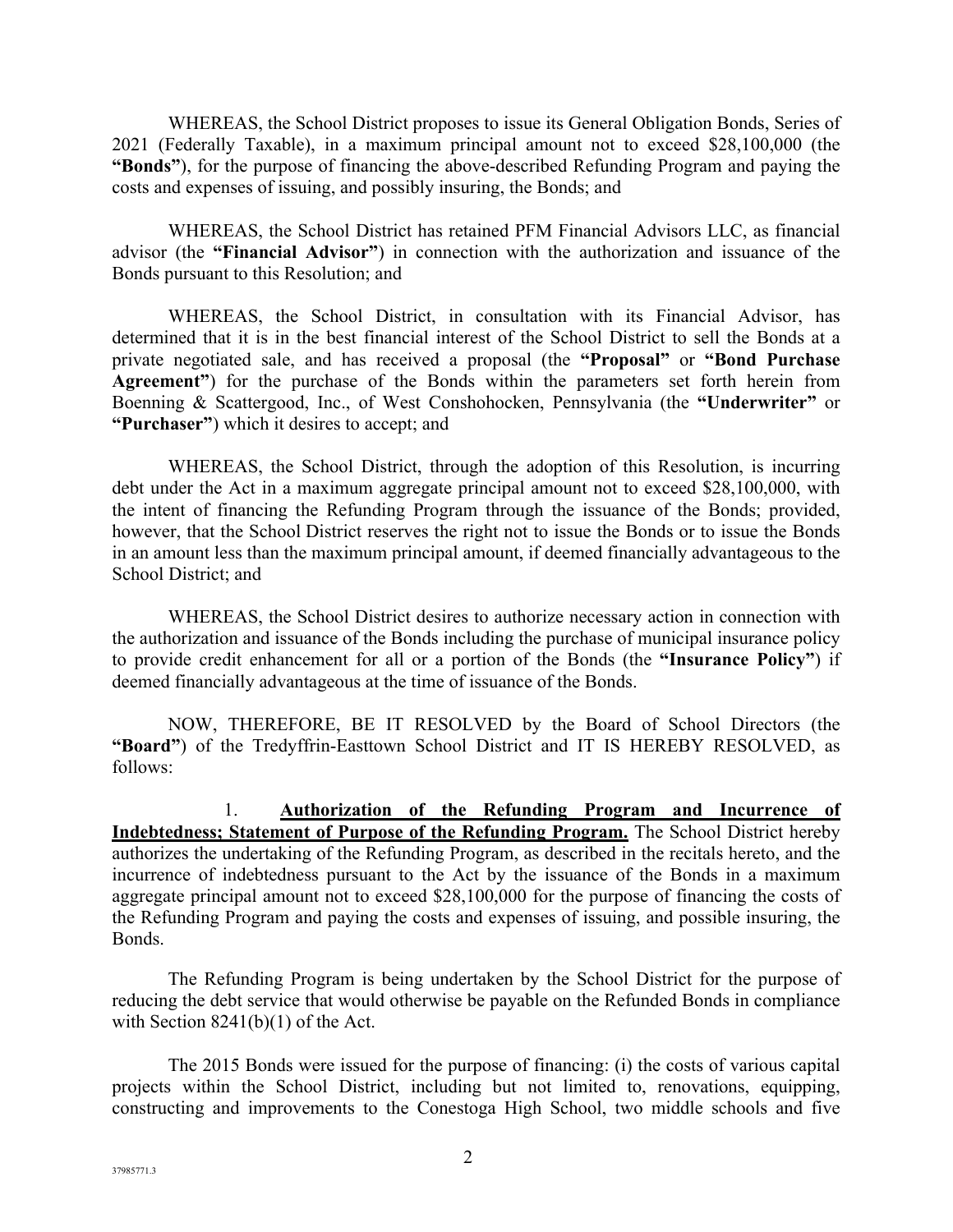elementary schools within the School District, the network operations center and the School District's maintenance and storage building (the **"2015 Capital Program"**); and (ii) and the payment of the costs and expenses related to the issuance of the 2015 Bonds. The estimated useful life of the 2015 Capital Program is not less than thirty (30) years. The remaining estimated useful lives of the projects comprising the 2015 Capital Program is not less than twenty-four (24) years. It is hereby determined and stated that the remaining useful lives of the projects comprising the 2015 Capital Program (to the year 2045) are in excess of the final maturity of the Bonds (February 15, 2035).

The latest maturity of the Bonds (February 15, 2035) does not extend beyond the latest maturity of the 2015 Bonds (February 15, 2035).

2. Authorization of Issuance of Bonds. The School District hereby authorizes the issuance pursuant to the Act and this Resolution, of its General Obligation Bonds, Series of 2021 (Federally Taxable) in a maximum aggregate principal amount not to exceed \$28,100,000, to provide funds for and toward the costs of the Refunding Program and the expenses of issuing, and possibly insuring, the Bonds, all as authorized in Section 1 hereof.

The Bonds are to be sold and delivered as hereinafter provided. The School District reserves the right not to issue the Bonds, or to issue the Bonds in an amount less than the maximum principal amount authorized hereunder, if the Board decides not to proceed or to proceed with a smaller version of the Refunding Program and to cancel any unused authorization hereunder in accordance with Section 8202 of the Act. If the Board of School Directors of the School District decides not to proceed or to proceed with a smaller version of the Refunding Program, the School District will file a certification of non-completion or partial noncompletion of sale, as applicable, in accordance with Section 8202 of the Act.

3. Establishment of Parameters for Bonds. The School District hereby establishes that the Bonds authorized hereunder shall be subject to the following parameters: (a) the Bonds in an aggregate principal amount shall not exceed TWENTY-EIGHT MILLION ONE HUNDRED THOUSAND DOLLARS (\$28,100,000); (b) the Bonds shall not mature later than February 15, 2035; (c) the purchase price for the Bonds (the principal amount of the Bonds, less underwriter's discount, less original issue discount, plus original issue premium) shall not be less than 90% nor more than 120% of the principal amount of the Bonds to be issued; (d) the Underwriter's discount shall not exceed 0.60% of the aggregate principal amount of the Bonds; (e) the maximum principal amounts of each maturity or mandatory sinking fund redemption on the Bonds shall not exceed those stated on **Exhibit "A"** attached hereto and made a part hereof; (f) the net present value savings resulting from the Refunding Program (the **"Savings Condition"**) shall not be less than 3% of the principal amount of the Refunded Bonds; (g) the interest rates on the Bonds for all principal maturities shall not exceed five and a half percent (5.500%) per annum (the "**Maximum Rate**"); (h) the Bonds may have any number of interest rates and yields, provided, however, that no such interest rate shall exceed the Maximum Rate and further provided that, in accordance with Section 8144 of the Act, no yield for any stated maturity date in the last two-thirds of the period of the Bonds shall be less than that stated for the immediately preceding year which falls within the last two-thirds period; and (i) the Bonds shall be subject to redemption prior to maturity (as more fully described in Section 11 hereof) but in no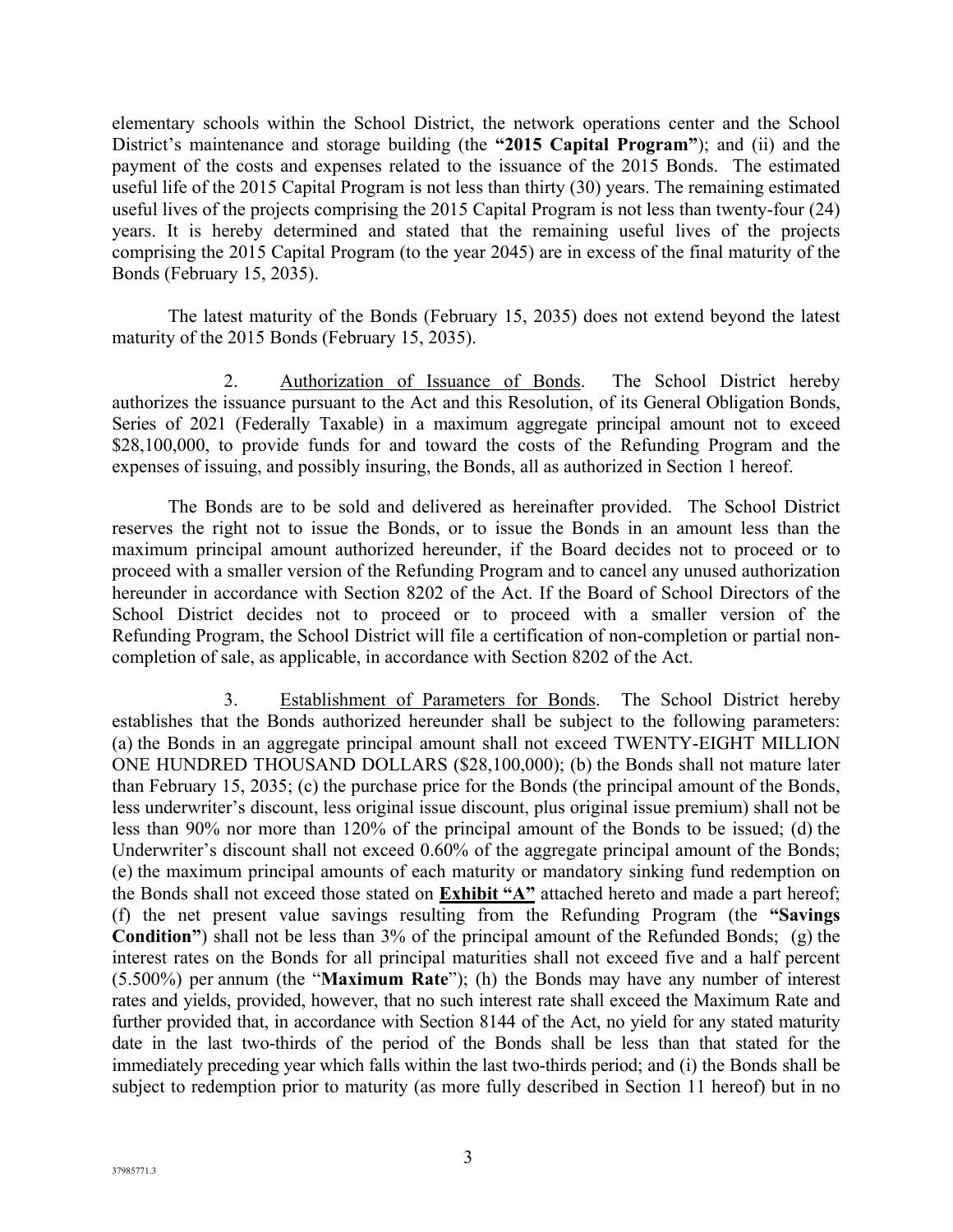event later than the first interest payment date following the tenth  $(10<sup>th</sup>)$  anniversary of the Bond Issuance Date (as defined below).

The School District hereby acknowledges receipt of a Proposal from the Purchaser pursuant to which the School District agrees to sell its Bonds to the Purchaser subject to the Purchaser satisfying the conditions and parameters set forth therein. A copy of the Proposal shall be delivered to the Secretary of the School District and shall be affixed to and shall become part of this Resolution.

If and when the School District desires to proceed to issue the Bonds and market conditions permit the Underwriter to sell the Bonds and meet the Savings Condition and other parameters set forth herein and in the Bond Purchase Agreement, the Underwriter shall present an Addendum to the Bond Purchase Agreement (**"Addendum"**) to the School District setting forth the actual terms of the Bonds. Upon a determination by the Underwriter, the School District's Financial Advisor, Saul Ewing Arnstein & Lehr LLP, acting as Bond Counsel, and the Business Manager of the School District that (i) the Addendum presented by the Underwriter meets the parameters and conditions set forth herein and in the Bond Purchase Agreement, including, without limitation, the Savings Condition, the maximum principal amount, the interest rates, the annual maturity or sinking fund redemption amounts, the purchase price, the underwriter's discount and any other appropriate terms and conditions applicable to the Bonds; and (ii) the final terms of the Bonds set forth in the Addendum are acceptable to and approved by the School District, the President or Vice President of the Board is hereby authorized and directed to execute the Addendum, such signature being deemed as conclusive evidence of the School District's acceptance of such Addendum. The date of the Addendum shall be the "sale date" for purposes of IRS Regulation Section 1.150-1A (c)(6).

4. Nonelectoral Debt. The indebtedness authorized by this Resolution is nonelectoral debt. It is declared that the debt incurred hereby, together with any other indebtedness of the School District, is not in excess of any limitation imposed by the Act upon the incurrence of debt by the School District.

5. Execution of Debt Statement, Bonds and Other Documents. The President or Vice President of the Board and the Secretary or Treasurer of the School District (or any Assistant Secretary or Assistant Treasurer or acting Secretary or Treasurer appointed for such purpose) or any duly appointed successors, as the case may be, (each, an **"Authorized Officer"**) are hereby authorized and directed to prepare and certify and to file the Debt Statement required by Section 8110 of the Act, to execute and deliver the Bonds in the name and on behalf of the School District to the Purchaser and to prepare and certify all filings required pursuant to Section 8111 of the Act, pertaining to submission to the Pennsylvania Department of Community and Economic Development (the **"Department"**) of the transcript of the proceedings, which shall include certified copies of the Resolution, proofs of proper publication, the accepted Proposal for the purchase of the Bonds and such other documents as may be necessary in connection with the same and to take all such further action and to execute and deliver such other documents as may be necessary or appropriate to comply with all requirements of the Act or to carry out the intent and purposes of this Resolution.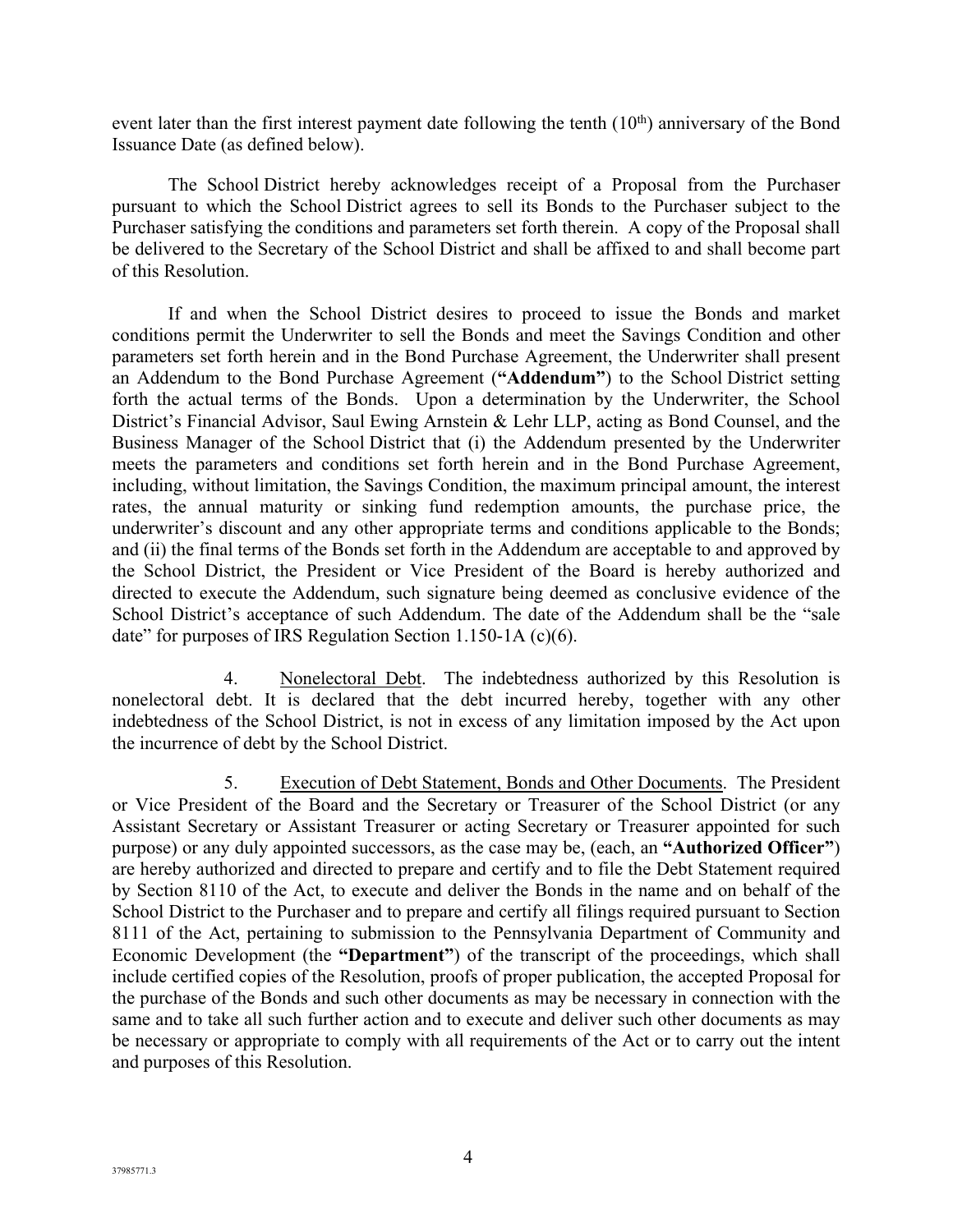6. Authorization to Proceed to Obtain a Rating on the Bonds. The School District hereby authorizes the Underwriter and the Authorized Officers of the School District to take any and all action necessary to proceed to secure a rating on the Bonds.

7. Type of Bonds. The Bonds when issued will be general obligation bonds.

8. Covenant to Pay Debt Service - Pledge of Taxing Power. The School District hereby covenants with the registered owners of the Bonds that, to the fullest extent authorized under law: (a) that the School District will include in its budget for each fiscal year during the life of the Bonds the amount of the debt service on the Bonds which will be payable in each such fiscal year so long as the Bonds shall remain outstanding; (b) that the School District shall appropriate from its general revenues such amounts to the payment of such debt service; and (c) that the School District shall duly and punctually pay or cause to be paid from the sinking fund hereinafter created, or any other of its revenues or funds, the principal of and interest due upon the Bonds, to the extent of its obligation, on the dates, at the places and in the manner stated in the Bonds, according to the true intent and meaning thereof. For such budgeting, appropriation and payment, the School District hereby pledges its full faith, credit and taxing power. This covenant shall be specifically enforceable.

9. Form of Bond. The Bonds shall be substantially in the form set forth in **Exhibit "B"** hereof, with appropriate omissions, insertions and variations.

10. Terms and Form of Bonds. The Bonds when issued shall be general obligation bonds and shall be in the denomination of FIVE THOUSAND DOLLARS (\$5,000), or in any integral multiple thereof within the limitations provided herein. The Bonds shall be issued in fully registered form utilizing the book-entry system of DTC (as defined below) if the School District elects to use such system. The Bonds shall be issued in a maximum aggregate principal amount not to exceed \$28,100,000. The Bonds shall be dated as determined in accordance with the final terms of the Bonds (the **"Bond Issuance Date"**), shall bear interest from the Bond Issuance Date at the rates per annum in accordance with and within the parameters established pursuant hereto, all as set forth herein and in the Proposal and Addendum thereto, and shall mature on those dates contained therein, but in no event later than February 15, 2035. The Bonds shall be payable at the place and in the manner and shall be substantially in the form attached hereto as **Exhibit "B"** and made a part hereof, with appropriate omissions, insertions and variations.

The Bonds shall be amortized so that the debt service on all outstanding debt of the School District following the issuance of the Bonds (at the maximum rate of 5.500%) will be brought more nearly into an overall level annual debt service plan as shown on the total debt service schedule attached hereto as **Exhibit "C"** and made a part hereof.

11. Redemption Provisions. The Bonds shall be subject to redemption prior to maturity, at the option of the School District, as a whole or from time to time in part, in any order of maturity or portion of a maturity as selected by the School District (and within a maturity by lot as selected by the Paying Agent (as defined below)), thereafter, upon payment of a redemption price of 100% of principal amount plus interest accrued to the redemption date, which date shall be no later than the first interest payment date following the tenth  $(10<sup>th</sup>)$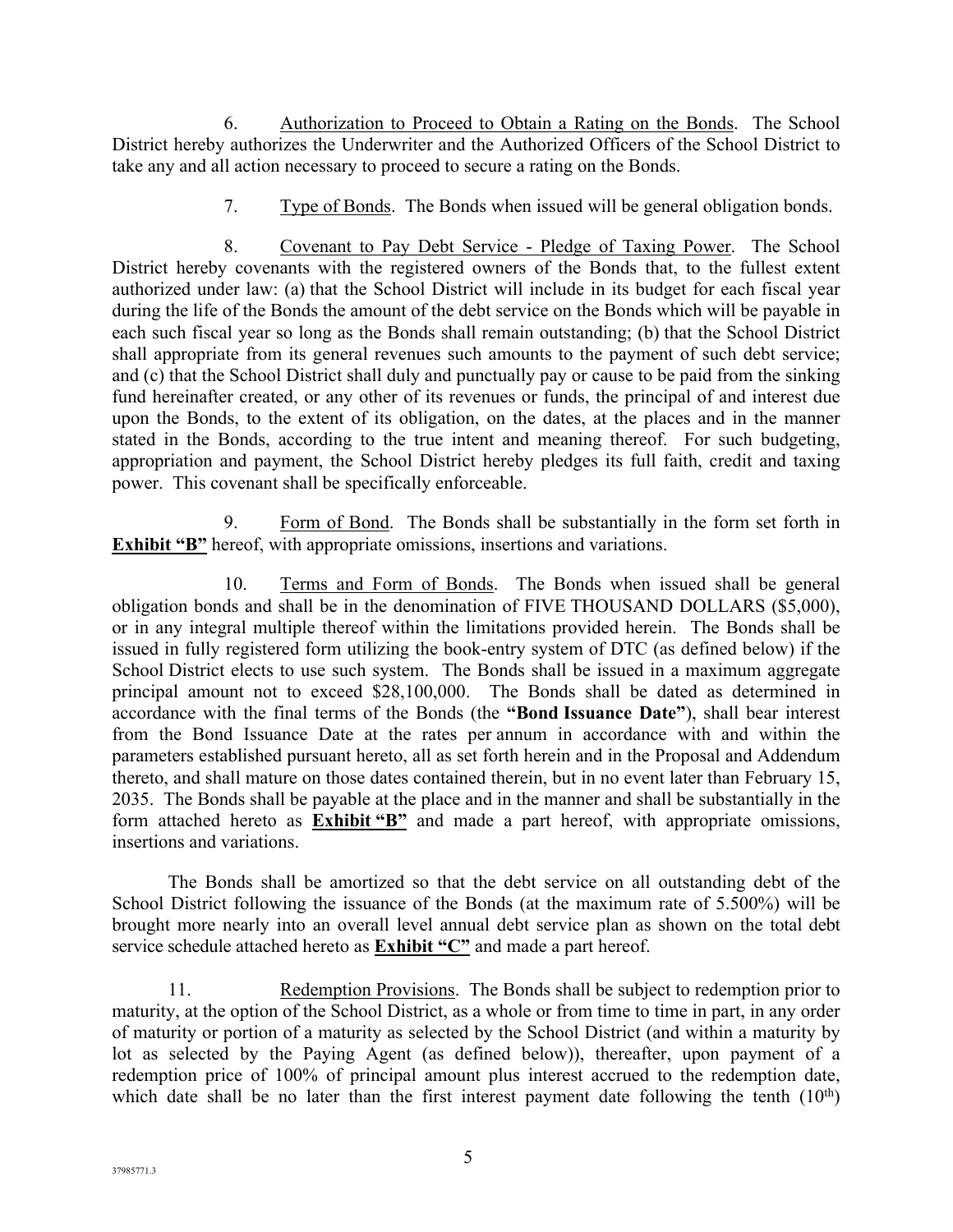anniversary of the dated date of the Bonds and as set forth in the Addendum to the Bond Purchase Agreement. Specific redemption provisions, including optional and mandatory redemption provisions, if any, will be set forth in the Bonds.

The School District may, in its discretion, instruct the Paying Agent to purchase all or a portion of the Bonds subject to being drawn for redemption in any such year (at a price not to exceed the principal amount plus accrued interest) from money in the Sinking Fund (as defined below) or money tendered from the School District to the Paying Agent for such purpose.

Notice of any redemption shall be given by first class mail, postage prepaid, mailed by the Paying Agent not less than 20 days nor more than 60 days prior to the redemption date to each registered owner of the Bonds to be redeemed at their addresses as they appear on the bond register maintained by the Paying Agent, or such other notice of redemption as deemed appropriate. Such notice having been mailed and funds sufficient for redemption having been deposited with the Paying Agent, the Bonds so called for redemption shall become due and payable on the date fixed for redemption and interest thereafter shall cease to accrue thereon, whether such Bonds shall be presented for payment or not.

Such notice shall also be sent to The Depository Trust Company and the Municipal Securities Rulemaking Board's Electronic Municipal Market Access System site. Such notice shall be given in the name of the School District, shall identify the Bonds to be redeemed (and, in the case of a partial redemption of any Bonds, the respective principal amounts thereof to be redeemed), shall specify the redemption date and the redemption price, and shall state that on the redemption date the Bonds called for redemption will be payable at the corporate trust office of the Paying Agent and that from the date of redemption interest will cease to accrue. The Paying Agent shall use "CUSIP" numbers (if then generally in use) in notices of redemption as a convenience to the Bond owners, provided that any such redemption notice shall state that no representation is made as to the correctness of such numbers either as printed on the Bonds or as contained in any notice of redemption and that reliance may be placed only on the identification numbers prefixed "R-" printed on the Bonds. Failure to mail any notice of redemption, or any defect therein, or in the mailing thereof, with respect to any Bond shall not affect the validity of any proceeding for redemption of other Bonds so called for redemption.

12. Appointment of Securities Depository. The Depository Trust Company, New York, New York (**"DTC"**), shall act as securities depository for the Bonds on behalf of the firms which participate in the DTC book-entry system (**"DTC Participants"**). The ownership of one fully registered Bond for each maturity of the Bonds will be registered in the name of Cede & Co., as nominee for DTC. Each bond for each maturity will be issued in an aggregate principal amount of such maturity. The School District shall cause the Bonds to be delivered to DTC for the benefit of the purchaser on or before the date of issuance of the Bonds.

Pursuant to the book-entry only system, any person for whom a DTC Participant acquires an interest in the Bonds (the **"Beneficial Owner"**) will not receive certificated Bonds and will not be the registered owner thereof. Ownership interest in the Bonds may be purchased by or through DTC Participants. Each DTC Participant will receive a credit balance in the records of DTC in the amount of such DTC Participant's interest in the Bonds, which will be confirmed in accordance with DTC's standard procedures. Receipt by the Beneficial Owners (through any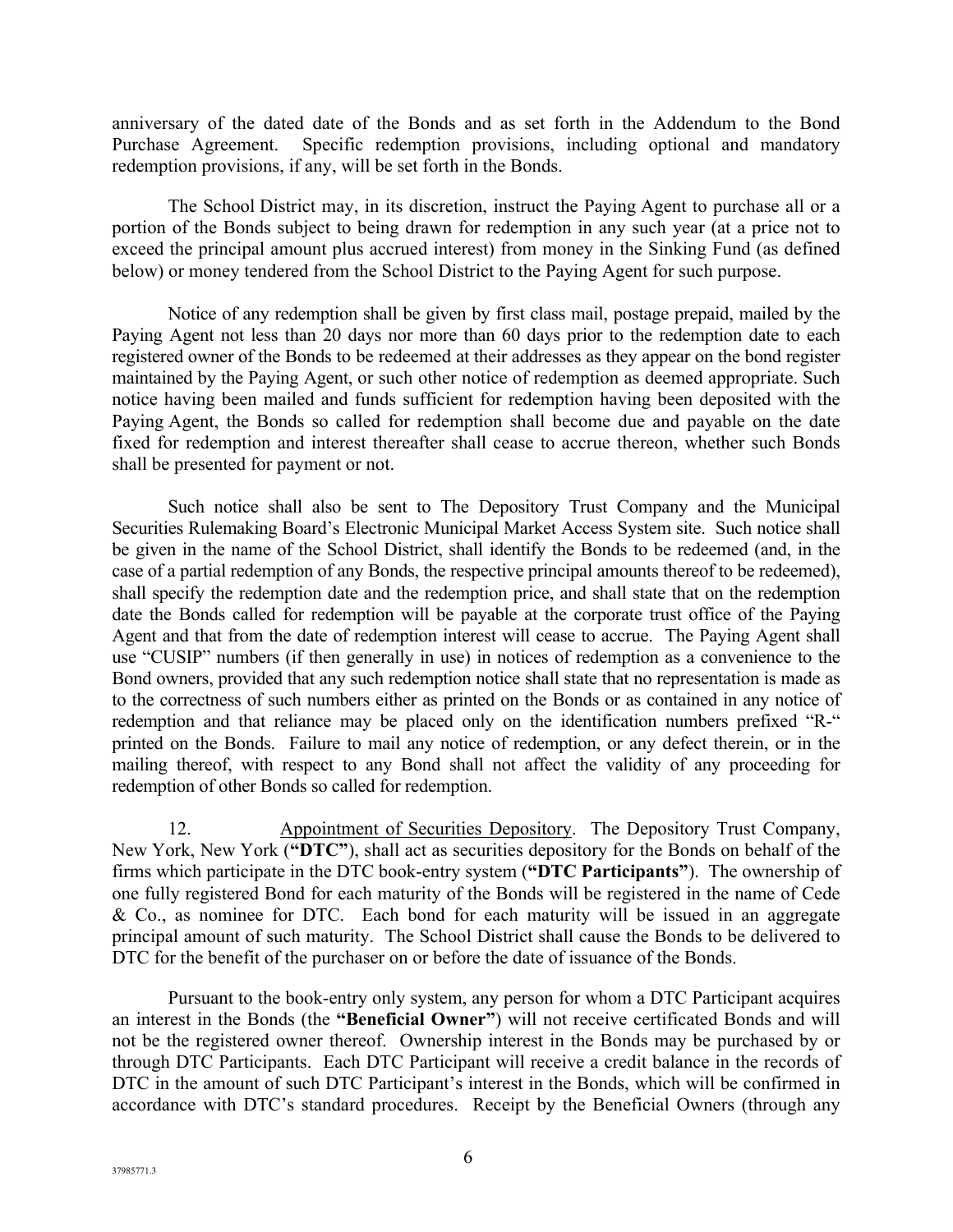DTC Participant) of timely payment of principal, premium, if any, and interest on the Bonds, is subject to DTC making such payment to DTC Participants and such DTC Participants making payment to Beneficial Owners. Neither the School District nor the Paying Agent will have any direct responsibility or obligation to such DTC Participants or the persons for whom they act as nominees for any failure of DTC to act or make any payment with respect to the Bonds.

The School District is authorized to execute such documents as may be necessary or desirable in connection with DTC's services as securities depository.

DTC may determine to discontinue providing its services with respect to the Bonds at any time by giving notice to the School District and discharging its responsibilities with respect thereto under applicable law. Under such circumstances, the School District officials then holding the offices set forth in Section 23 of this Resolution are hereby authorized to designate a successor securities depository or to deliver certificates to the Beneficial Owners of the Bonds.

13. Sale of Bonds. In compliance with Section 8161 of the Act and after due consideration, the Board of School Directors hereby determines that a private sale by negotiation is in the best financial interest of the School District. The Bonds shall be sold at private sale by negotiation pursuant to the Bond Purchase Agreement approved below.

14. Acceptance of Bond Purchase Agreement for Purchase of Bonds. The Bond Purchase Agreement presented at this meeting by Boenning & Scattergood, Inc., as Underwriter, is hereby found by this Board to be in conformity with the requirements of the Act and of this Resolution for the purchase and sale of the Bonds, and is hereby accepted, and the Bonds are hereby awarded to the Underwriter subject to the parameters of Section 3 of this Resolution and the submission of a future Addendum to the Bond Purchase Proposal satisfying the parameters set forth herein. A copy of said Proposal shall be attached to this Resolution and lodged with the official minutes of this meeting and is hereby incorporated herein by reference. The Authorized Officers of the Board and this School District are hereby authorized and directed to endorse the acceptance of this School District on said Bond Purchase Agreement and to deliver executed copies thereof to the Underwriter. The officers of the School District are hereby authorized to deliver the Bonds to the Purchaser upon receipt of the purchase price therefor and upon compliance with all of the conditions precedent to such delivery required by the Act, the Resolution and the Bond Purchase Agreement.

15. Creation of and Deposits in Sinking Fund. The School District covenants that there shall be and there is hereby established and that it shall hereafter maintain a sinking fund for the Bonds (the **"Sinking Fund"**) to be held by the Paying Agent (or such substitute or successor Paying Agent which shall hereafter be appointed in accordance with the provisions of the Act) in the name of the School District, but subject to withdrawal only by the Paying Agent.

The School District covenants and agrees to deposit in the Sinking Fund no later than each interest and principal payment date for the Bonds, the debt service payable on the Bonds on such dates, as set forth in the Paying Agent Agreement. Monies in the Sinking Fund shall be subject to withdrawal by the Paying Agent only to pay the principal and interest on the Bonds as the same becomes due and payable in accordance with the terms thereof.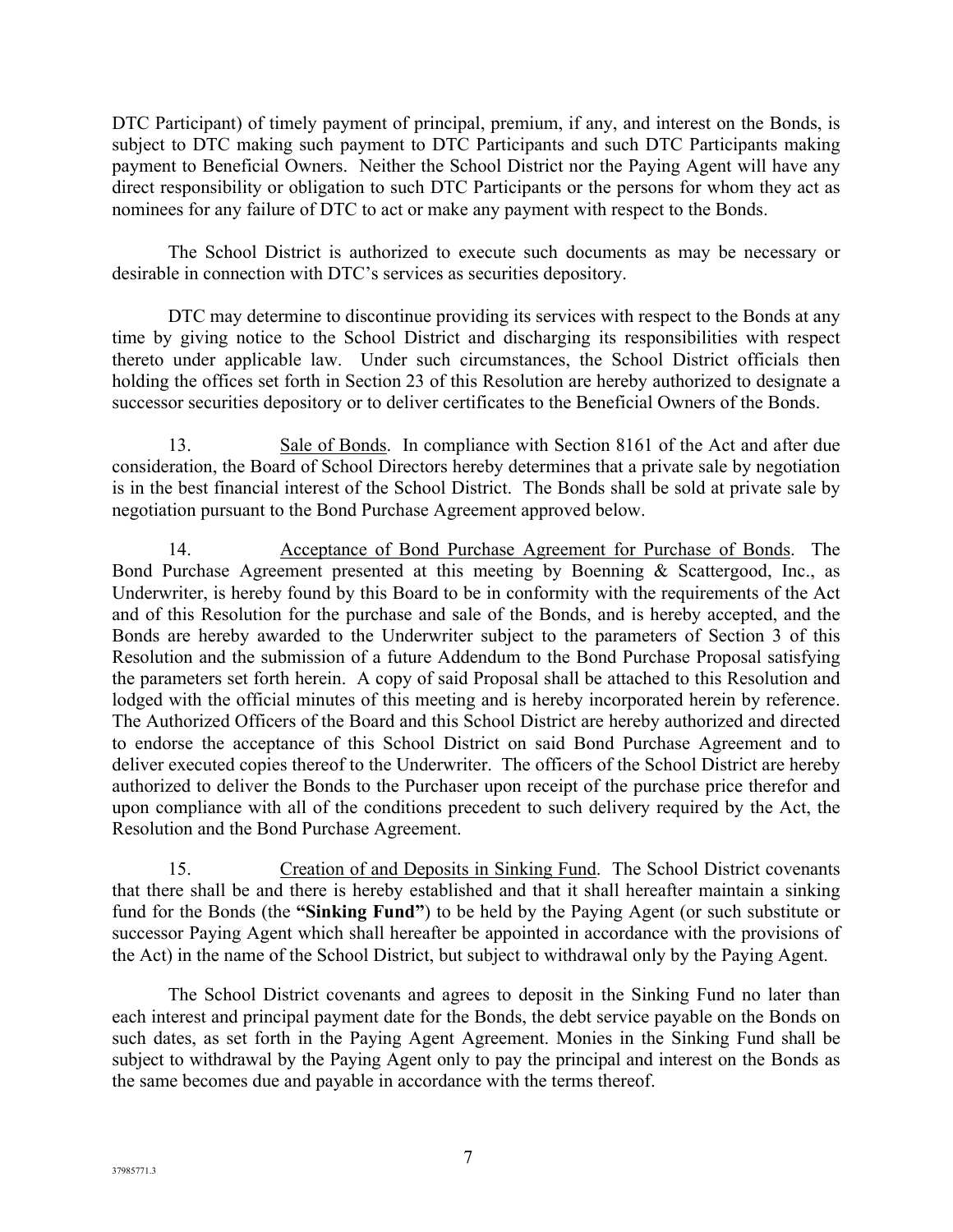The principal of and interest on the Bonds shall be payable in lawful money of the United States of America at the designated corporate trust office of the Paying Agent.

Pending application to the purpose for which the Sinking Fund is established, the President or Vice President of the Board or the Secretary or any Assistant Secretary or Treasurer (or any Authorized Officer) of the School District is hereby authorized and directed to cause the monies therein to be invested or deposited and insured or secured as permitted and required by Section 8224 of the Act. All income received on such deposits or investments of monies in the Sinking Fund during each applicable period shall be added to the Sinking Fund and shall be credited against the deposit next required to be made in the Sinking Fund. As provided in the Act, all money deposited in the Sinking Fund and all investments and proceeds of investments thereof shall, without further action or filing, be subject to a perfected security interest for the holders of the Bonds until such money or investments shall have been properly disbursed or sold.

The Paying Agent is hereby authorized and directed, without further action by the School District, to pay from the Sinking Fund the principal of and interest on the Bonds as the same become due and payable in accordance with the terms thereof and the School District hereby covenants that such monies, to the extent required, will be applied to such purpose.

All monies deposited in the Sinking Fund for the payment of the Bonds which have not been claimed by the registered owners thereof after two (2) years from the date when payment is due, except where such monies are held for the payment of outstanding checks, drafts or other instruments of the Paying Agent, shall be returned to the School District. Nothing contained herein shall relieve the School District of its liability to the registered owners of the unpresented Bonds.

The School District hereby authorizes and directs the Paying Agent to establish such other accounts within the Sinking Fund and such other Funds as may be required under the terms of the Bonds and the provisions of the applicable Paying Agent Agreement.

16. No Taxes Assumed. The School District shall not assume the payment of any tax or taxes in consideration of the purchase of the Bonds.

17. Appointment of Paying Agent and Sinking Fund Depository. U.S. Bank National Association, Philadelphia, Pennsylvania, is hereby appointed to serve as paying agent, bond registrar and sinking fund depositary (the **"Paying Agent"**) for the Bonds and the President and Secretary of the Board, or the Vice President or Treasurer (or any Acting Secretary or Treasurer appointed for such purpose), or any duly appointed successor, as the case may be, are directed to contract with the Paying Agent to obtain its services in the aforementioned capacities. The School District shall cause to be kept, and the Paying Agent is hereby directed to keep, at the designated corporate trust offices of the Paying Agent, books for the registration, exchange and transfer of Bonds in the manner provided herein and therein so long as Bonds shall remain outstanding. The Paying Agent is hereby directed to make such registrations, exchanges and transfers without charge to bondholders, except for actual costs, including postage, insurance and any taxes or other governmental charges required to be paid with respect to the same.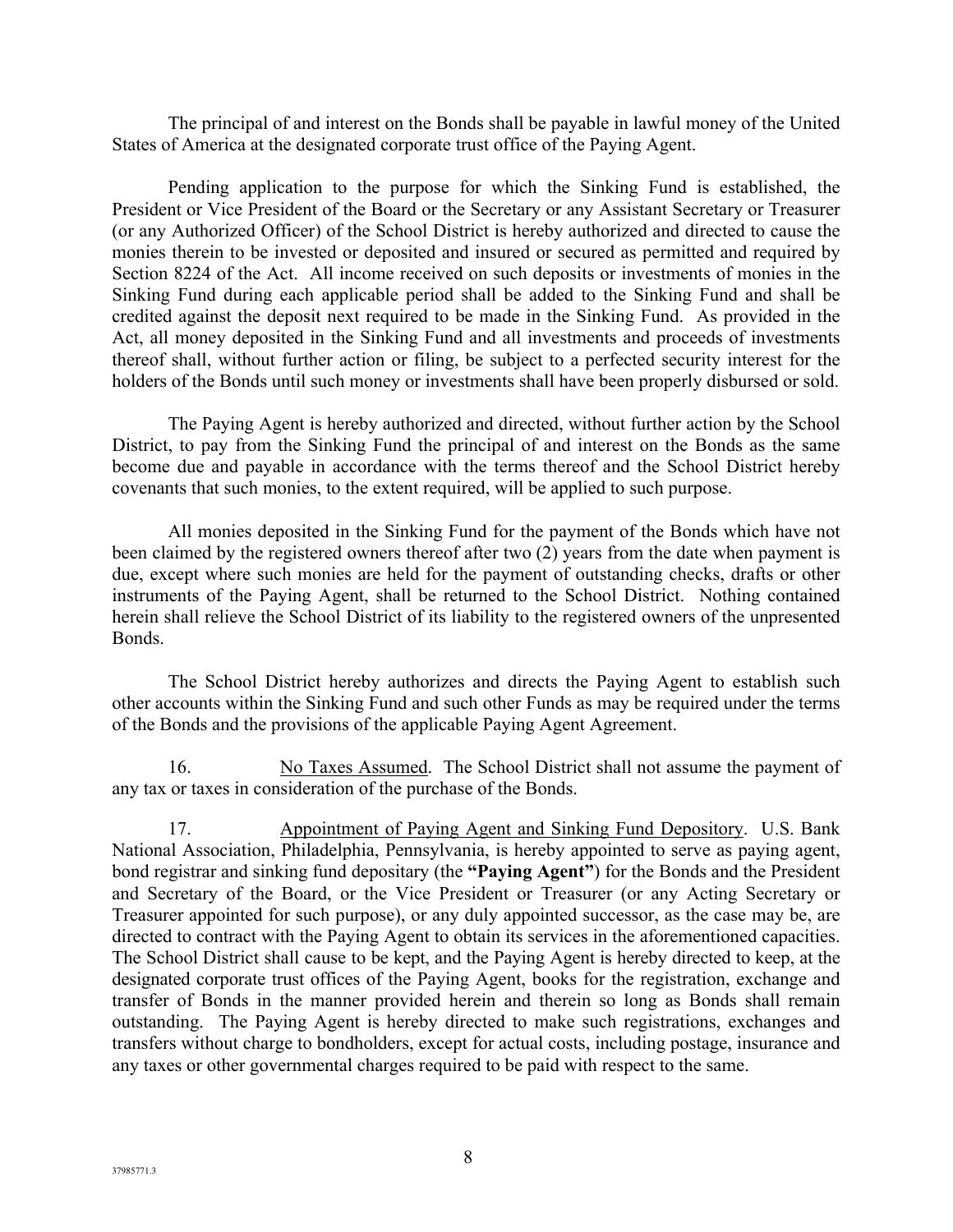18. Federal Tax Covenants. It is the intention of the School District that interest on the Bonds shall **not** be excludable from gross income for the purposes of federal income taxation.

19. Execution, Authentication and Delivery of Bonds. As provided in Section 5, the Bonds, when issued, shall be executed by the President or the Vice President of the Board of the School District, and shall have the corporate seal of the School District affixed thereto and duly attested to by the Secretary or any Assistant Secretary or Treasurer of the School District and each such execution shall be by manual signature. The Bonds shall be authenticated by the manual signature of an authorized representative of the Paying Agent. Furthermore, the President or Vice President and Secretary (or any Assistant Secretary or Assistant Treasurer or any acting Secretary or Treasurer appointed for such purpose) are authorized and directed to deliver the Bonds, but only after the Department has certified its approval pursuant to Section 8204 of the Act, and to execute and deliver such other documents and to take such other action as may be necessary or appropriate in order to effectuate the issuance, sale and delivery of the Bonds, all in accordance with this Resolution, the Act and the Bond Purchase Agreement.

If any officer whose signature appears on the Bonds shall cease to hold such office before the actual delivery date of the Bonds, such signature shall nevertheless be valid and sufficient for all purposes as if such person had remained in such office until the actual delivery date of the Bonds.

20. Application of Bond Proceeds. The purchase price for the Bonds (if and when issued) shall be paid to the Paying Agent on behalf of the School District. Upon receipt of the purchase price for the Bonds, the Paying Agent shall deposit the same in a settlement account. From the settlement account, the Paying Agent shall: (i) pay, or establish reserves for payment of, the costs and expenses of the financing and the proper officers of the School District are authorized to direct the Paying Agent to pay the issuance costs on behalf of the School District as set forth in written directions to the Paying Agent, and (ii) transfer to the Escrow Agent (as defined below) the amount required to fund the escrow for the Refunded Bonds, as provided in Section 26 hereof. The balance of the proceeds shall be deposited in the Sinking Fund and applied as set forth in the written directions of the School District. Any reserves in the above-described account shall be disbursed from time-to-time by the Paying Agent pursuant to further written instructions from an Authorized Officer of the School District.

21. Covenant to Pledge Sufficient Funds. The School District hereby covenants and agrees that, concurrently with the issuance of and payment for the Bonds:

(a) The School District will have irrevocably pledged with the Escrow Agent, amounts sufficient, together with interest earnings, to pay: (i) all interest on the Refunded Bonds to the earlier of the date of maturity thereof or the redemption date of August 15, 2023; and (ii) the principal of the Refunded Bonds at the date of maturity thereof, or the redemption date, so that the Refunded Bonds will no longer be outstanding under the Act; and

(b) The Escrow Agent will have invested the monies required by the Escrow Agreement (as defined below) in accordance with the terms thereof.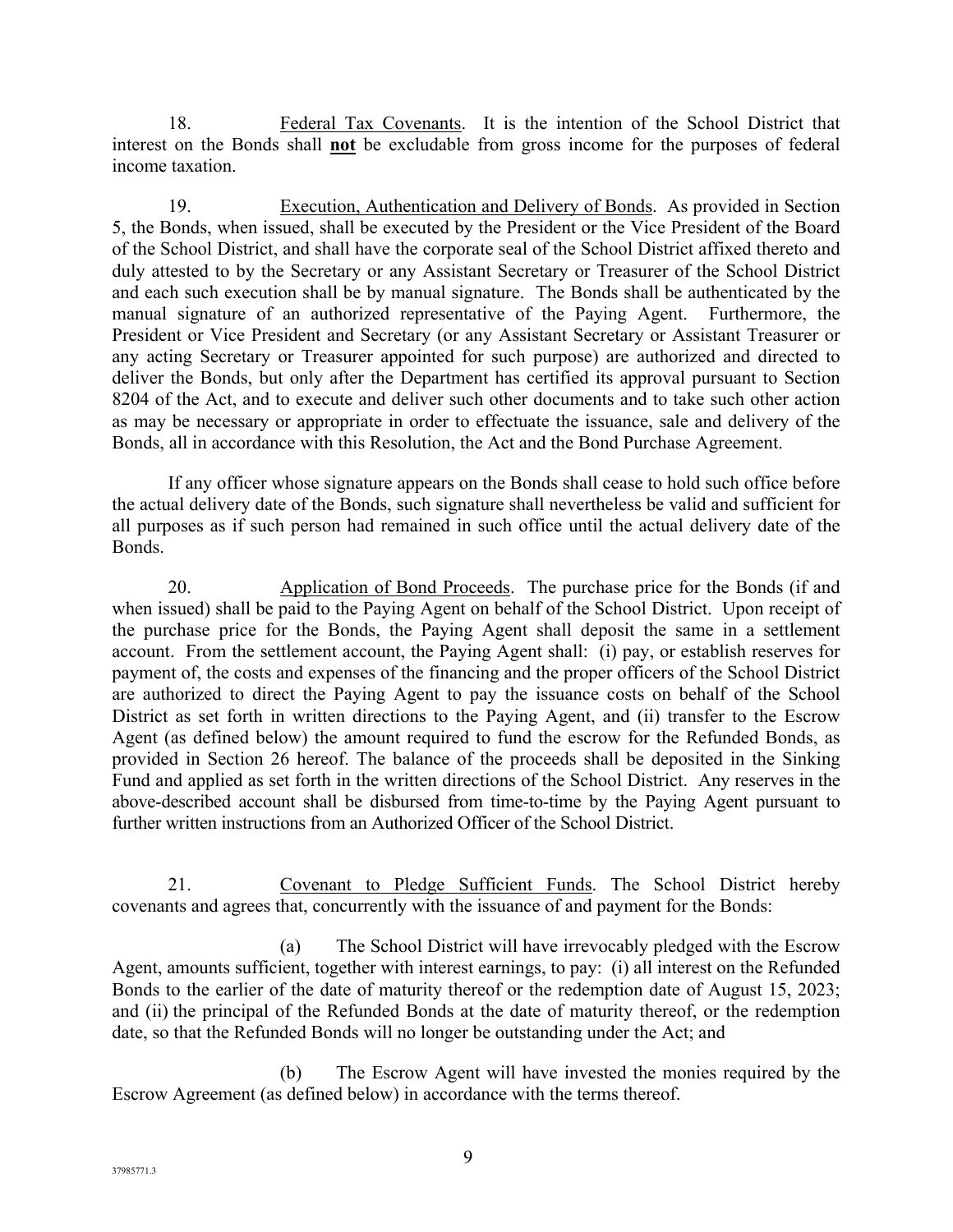22. Continuing Disclosure. The School District hereby authorizes and directs the Authorized Officers to execute and deliver a Continuing Disclosure Agreement or supplement to an existing Continuing Disclosure Agreement, in order to satisfy the requirements of Rule 15c2-12 (the **"Continuing Disclosure Agreement"**). The School District covenants and agrees that it will comply with and carry out all of the provisions of its Continuing Disclosure Agreement. Notwithstanding any other provision of this Resolution, failure of the School District to comply with the Continuing Disclosure Agreement shall not be considered an event of default hereunder; however, the Paying Agent, any Participating Underwriter (as defined in the Continuing Disclosure Agreement), or any Bondholder may take such actions as may be necessary and appropriate, including seeking specific performance by court order, to cause the School District to comply with its obligations under this Section.

23. Officers Authorized to Act. For the purpose of expediting the closing and the issuance and delivery of the Bonds, or in the event that the President of the Board of School Directors or the Secretary of the School District shall be absent or otherwise unavailable for the purpose of executing documents, or for the purpose of taking any other action which they or either of them may be authorized to take pursuant to this Resolution, the Vice President of the Board of School Directors or any Assistant Secretary or Treasurer of the School District (or any Acting Secretary or Treasurer appointed for such purpose), respectively, are hereby authorized and directed to execute documents, or otherwise to act on behalf of the School District in their stead.

24. Approval of Official Statement. The appropriate officer of the School District authorized by Section 3 of this Resolution to accept the final terms of the Bonds in accordance with such Section 3 is hereby further authorized to approve the Preliminary Official Statement for the Bonds in the form to be prepared by the Purchaser in connection with the public offering and sale of the Bonds, and such Preliminary Official Statement as so approved shall be "deemed final" by the School District as of its date for purposes of United States Securities and Exchange Commission Rule 15c2-12.

A final Official Statement, substantially in the form of such Preliminary Official Statement and also containing the final terms of the Bonds within the parameters established hereunder as accepted by the School District, shall be prepared and delivered to the Underwriter within seven (7) business days from the date of the Addendum to the Bond Purchase Proposal, and the School District hereby approves the use thereof in connection with the public offering and sale of the Bonds.

25. Municipal Insurance Policy. If deemed financially advantageous to the School District in connection with the issuance of the Bonds, the Authorized Officers of the School District are hereby authorized to purchase a policy of insurance guaranteeing the payment of the principal of and interest on all or a portion of the Bonds, to pay the premium for such policy from the proceeds of the Bonds and to execute such documents as may be necessary to effect the issuance of such policy. If applicable, the insured Bonds issued under this Resolution may include a statement of the terms of such insurance policy and the Authentication Certificate of the Paying Agent appearing on each Bond may include a statement confirming that the original or a copy of the insurance policy is on file with the Paying Agent.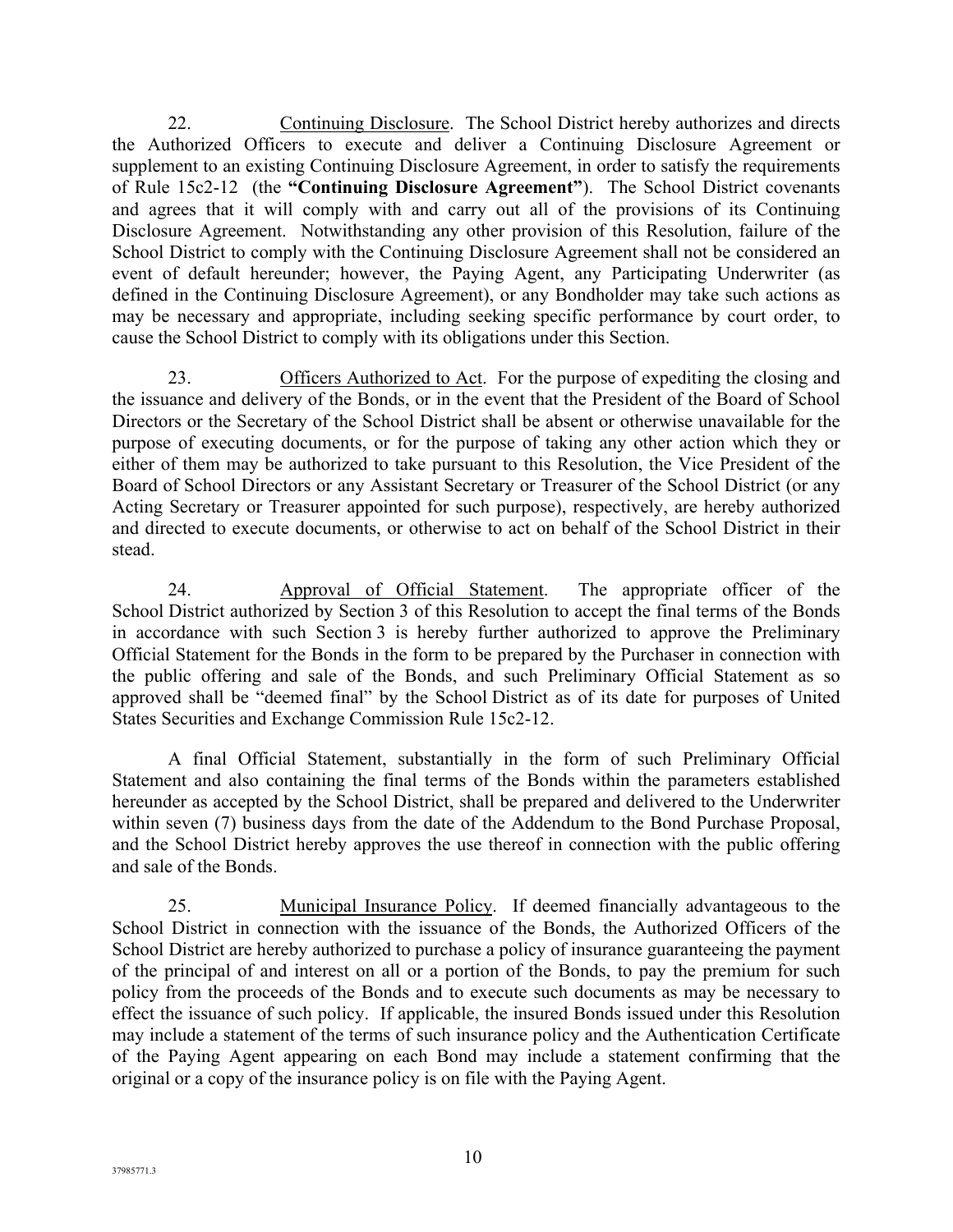26. Refunding of Refunded Bonds. The School District hereby authorizes the calling of the Refunded Bonds. The President or Vice President of the Board is hereby authorized, with the advice and recommendation of the School District's Underwriter and Bond Counsel, to determine the principal amount of the Refunded Bonds and the date of redemption.

Subject to execution of the Addendum to the Bond Purchase Proposal, the School District shall enter into a Pledge and Escrow Agreement, or similar agreement or certificate of redemption instructions (the **"Escrow Agreement"**) with U.S. Bank National Association, as escrow agent and paying agent for the Refunded Bonds (the **"Escrow Agent"**), providing, among other things, for (a) the certification to such Escrow Agent of the amounts required to pay the principal and interest on the Refunded Bonds to the date of redemption; (b) the deposit with said Escrow Agent of amounts which, together with interest earnings thereon, if any, will meet such requirements; (c) the investment of the amounts deposited under the Escrow Agreement in accordance with the applicable regulations under Sections 103 and 141 through 150 of the Internal Revenue Code of 1986, as amended; and (d) the irrevocable pledge of all amounts and investments held under the Escrow Agreement for the payment of the Refunded Bonds to the date of redemption and the application of the principal of and interest on the investments to such purposes. The Escrow Agreement shall be in form and substance as approved by the Authorized Officers signing on behalf of the School District. The President or Vice President of the Board and the Secretary or any Assistant Secretary or Treasurer of the School District are hereby authorized and directed to execute said Escrow Agreement and to deliver the same to the Escrow Agent on behalf of the School District and to give irrevocable instructions for the dissemination of an appropriate notice of refunding for the Refunded Bonds. The School District hereby gives and grants the Escrow Agent full authority to do and perform all and every act and thing whatsoever requisite and necessary to effectuate the refunding of the Refunded Bonds as the School District might do on its own behalf, and hereby ratifies and confirms all that said Escrow Agent shall do or cause to be done by virtue thereof.

The President and Vice President of the Board and the Secretary or Treasurer of the School District (or any Acting Secretary or Treasurer appointed for such purpose), or any duly appointed successors, as the case may be, are hereby authorized to execute any agreements or documents deemed appropriate concerning the Refunding Program, including but not limited to, the Escrow Agreement.

27. Further Action. The Authorized Officers of the School District are hereby authorized and directed to take all such action, execute, deliver, file and/or record all such documents, publish all notices and otherwise comply with the provisions and carry on the intent of this Resolution and the Act in the name and on behalf of the School District.

28. Act Applicable to Bonds. This Resolution is adopted pursuant to, and the Bonds issued hereunder shall be subject to, the provisions of the Act and all the mandatory provisions thereof shall apply hereunder whether or not explicitly stated herein.

29. Contract with Bond Owners. This Resolution constitutes a contract with the registered owners of the Bonds outstanding hereunder and shall be enforceable in accordance with the provisions of the laws of the Commonwealth of Pennsylvania.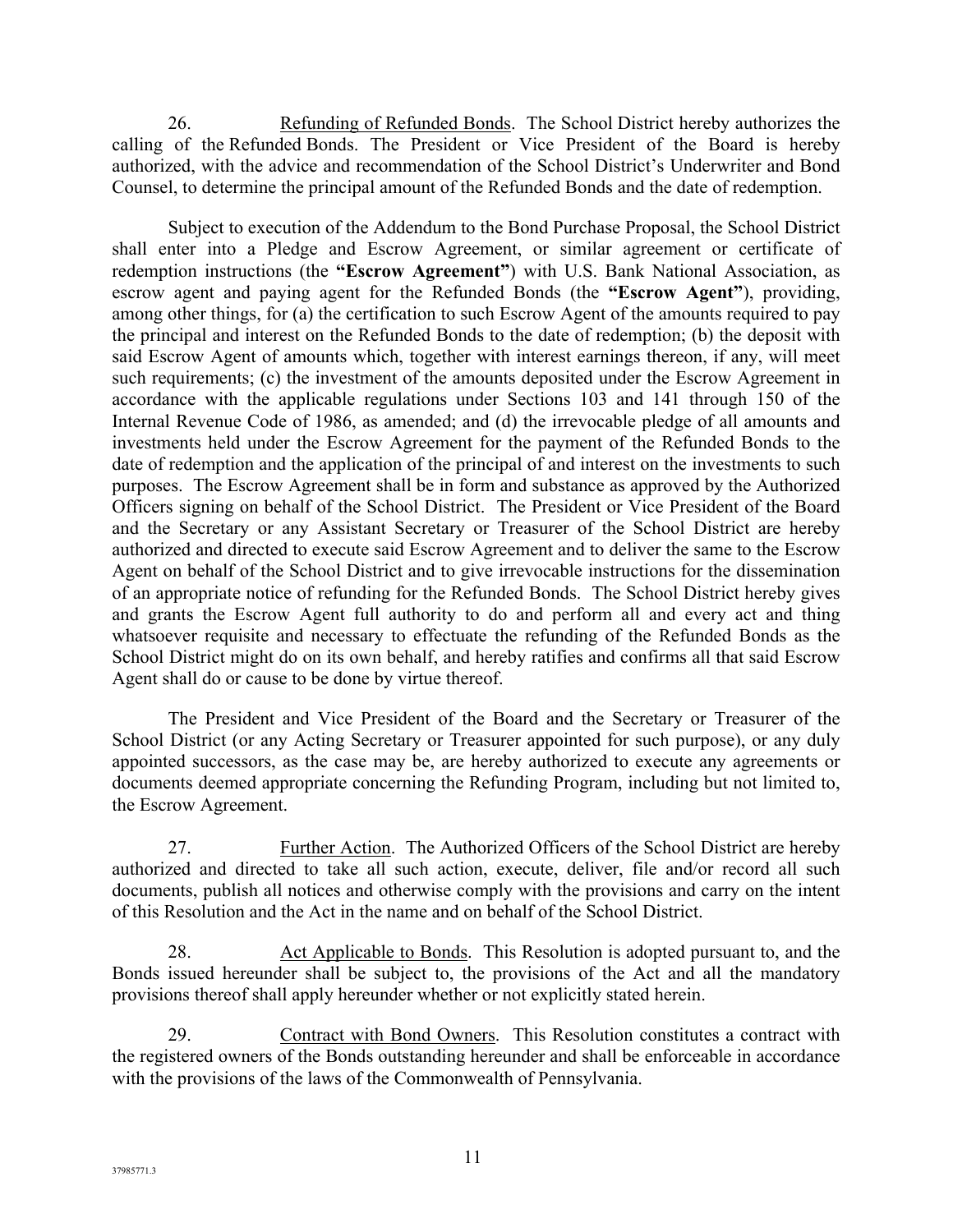30. Severability. In case any one or more of the provisions contained in this Resolution or in any Bond issued pursuant hereto shall for any reason be held to be invalid, illegal or unenforceable in any respect, such invalidity, illegality or unenforceability shall not affect any other provision of this Resolution or of said Bonds, and this Resolution or said Bonds shall be construed and enforced as if such invalid, illegal or unenforceable provisions had never been contained therein.

31. Repealer. All resolutions and parts of resolutions heretofore adopted to the extent that the same are inconsistent herewith are hereby repealed.

32. Effective Date. This Resolution shall take effect on the earliest date permitted by the Act.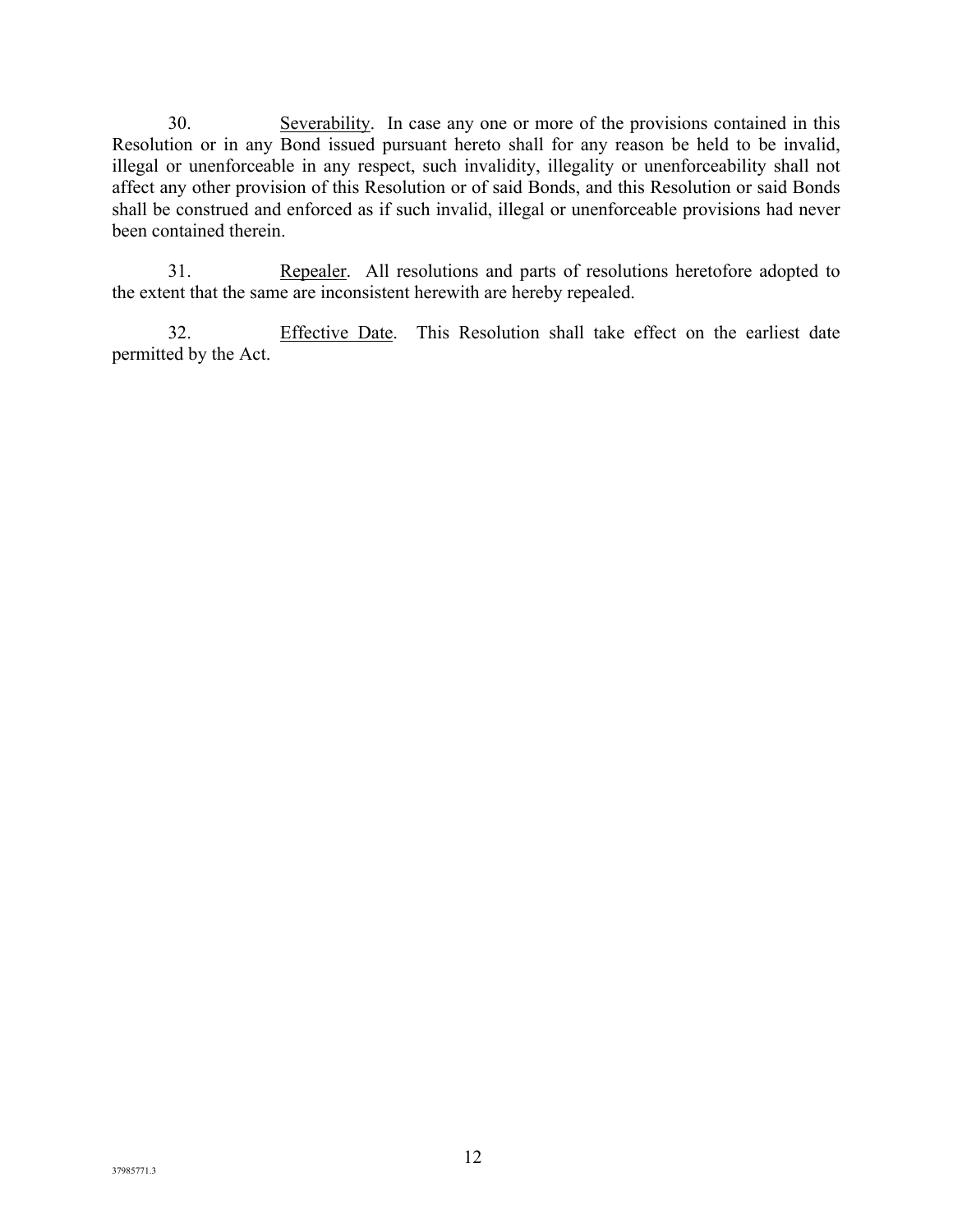## **TREDYFFRIN-EASTTOWN SCHOOL DISTRICT (Chester County, Pennsylvania)**

# **EXHIBIT "A"**

## **MAXIMUM ANNUAL DEBT SERVICE SCHEDULE AT MAXIMUM INTEREST RATE**

**(see next page)**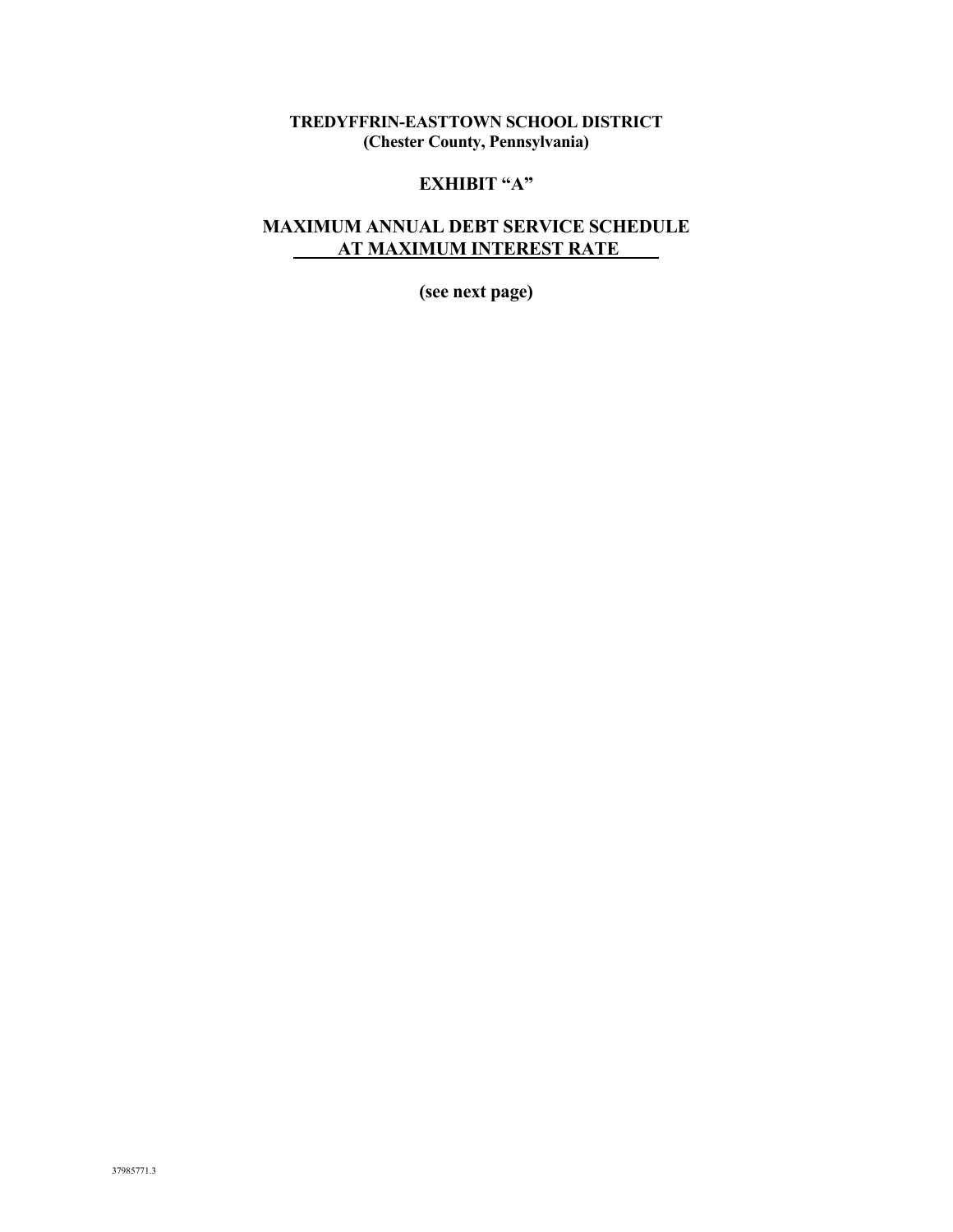#### **Tredyffrin-Easttown School District**

General Obligation Bonds, Series of 2021 MAXIMUM PARAMETERS

# **Debt Service Schedule**

| Date       | <b>Principal</b> | Coupon | <b>Interest</b> | <b>Total P+I</b> |  |
|------------|------------------|--------|-----------------|------------------|--|
| 02/15/2022 | 250,000.00       | 5.500% | 1,287,916.67    | 1,537,916.67     |  |
| 02/15/2023 | 250,000.00       | 5.500% | 1,531,750.00    | 1,781,750.00     |  |
| 02/15/2024 | 250,000.00       | 5.500% | 1,518,000.00    | 1,768,000.00     |  |
| 02/15/2025 | 600,000.00       | 5.500% | 1,504,250.00    | 2,104,250.00     |  |
| 02/15/2026 | 3.200.000.00     | 5.500% | 1,471,250.00    | 4,671,250.00     |  |
| 02/15/2027 | 3,200,000.00     | 5.500% | 1,295,250.00    | 4,495,250.00     |  |
| 02/15/2028 | 3.200.000.00     | 5.500% | 1.119.250.00    | 4,319,250.00     |  |
| 02/15/2029 | 3.200.000.00     | 5.500% | 943.250.00      | 4.143.250.00     |  |
| 02/15/2030 | 3.200.000.00     | 5.500% | 767,250.00      | 3,967,250.00     |  |
| 02/15/2031 | 2.150.000.00     | 5.500% | 591,250.00      | 2,741,250.00     |  |
| 02/15/2032 | 2.150.000.00     | 5.500% | 473,000.00      | 2.623.000.00     |  |
| 02/15/2033 | 2.150.000.00     | 5.500% | 354,750.00      | 2,504,750.00     |  |
| 02/15/2034 | 2,150,000.00     | 5.500% | 236,500.00      | 2,386,500.00     |  |
| 02/15/2035 | 2.150.000.00     | 5.500% | 118,250.00      | 2,268,250.00     |  |
| Total      | \$28,100,000.00  |        | \$13,211,916.67 | \$41,311,916.67  |  |

Series of 20211-7-2021A | SINGLE PURPOSE | 2/ 2/2021 | 4:02 PM

Boenning & Scattergood Public Finance **Page 1**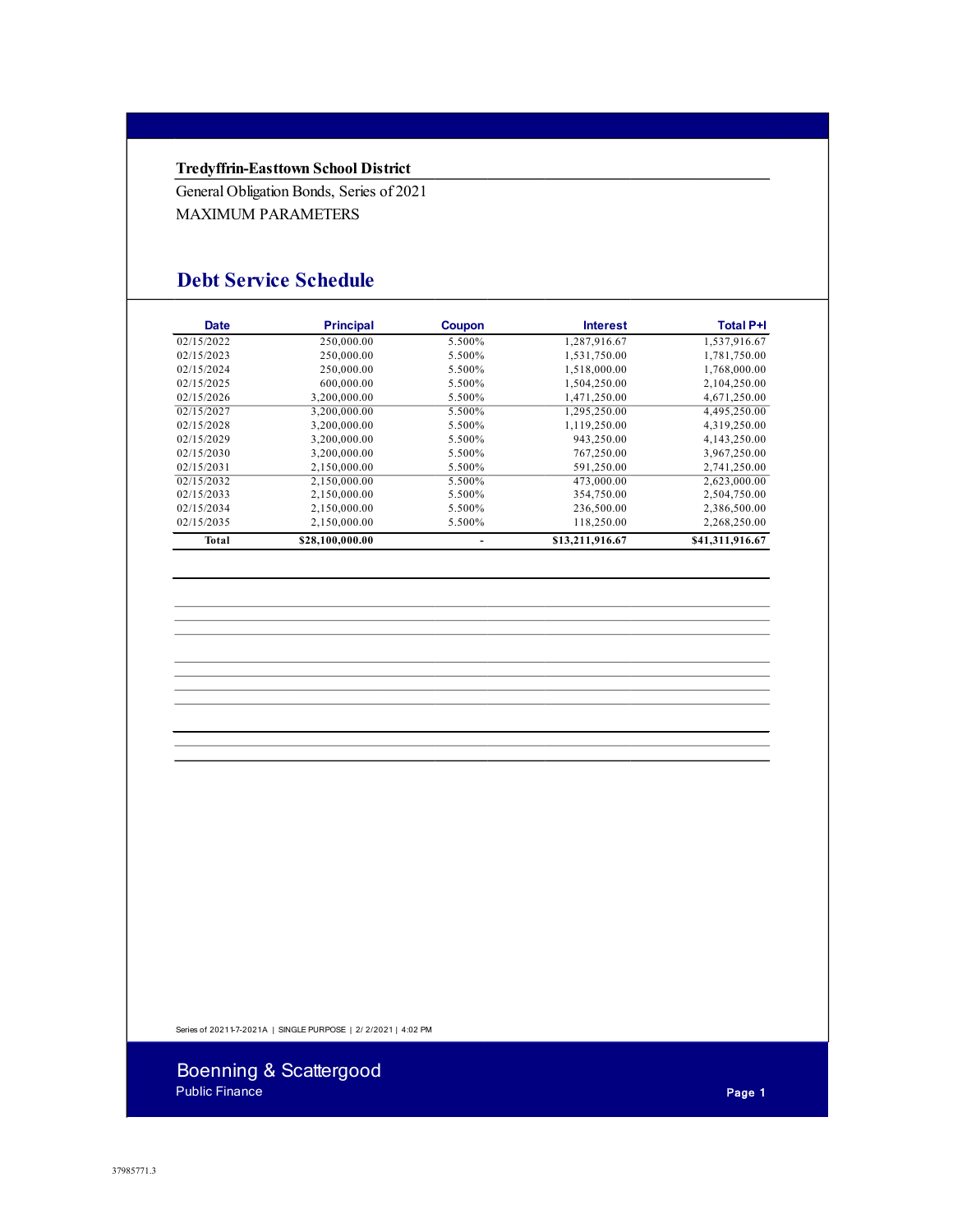#### **EXHIBIT "B"**

#### **FORM OF BOND**

#### **UNITED STATES OF AMERICA**

#### **COMMONWEALTH OF PENNSYLVANIA**

### **TREDYFFRIN-EASTTOWN SCHOOL DISTRICT (Chester County, Pennsylvania)**

#### **GENERAL OBLIGATION BOND, SERIES OF 2021 (FEDERALLY TAXABLE)**

| $No. R-$                     |                      |                   |              |
|------------------------------|----------------------|-------------------|--------------|
| <b>INTEREST RATE</b>         | <b>MATURITY DATE</b> | <b>DATED DATE</b> | <b>CUSIP</b> |
| $\frac{0}{0}$                |                      | 2021              |              |
| REGISTERED OWNER: CEDE & CO. |                      |                   |              |

PRINCIPAL SUM: DOLLARS

Tredyffrin-Easttown School District, Chester County, Pennsylvania (the **"School District"**), for value received, hereby promises to pay to the registered owner hereof on the maturity date set forth above the principal sum set forth above, and to pay interest thereon from \_\_\_\_\_\_\_\_ \_\_, 2021 or the most recent Interest Payment Date to which interest has been paid or duly provided for, initially on \_\_\_\_\_\_\_\_\_\_\_\_, 2021 and semiannually thereafter on and of each year (each, an "Interest Payment Date"), at the annual rate specified above, calculated on the basis of a 360-day year of twelve 30-day months until the principal sum is paid or has been provided for. The principal of this Bond is payable upon presentation and surrender hereof at the corporate trust office of U.S. Bank National Association, in Philadelphia, Pennsylvania, (the **"Paying Agent"**). Interest on this Bond will be paid on each Interest Payment Date by check mailed to the person in whose name this Bond is registered on the registration books of the School District maintained by the Paying Agent, as bond registrar, at the address appearing thereon at the close of business on the fifteenth  $(15<sup>th</sup>)$  day (whether or not a business day) next preceding such Interest Payment Date (the **"Regular Record Date"**). Any such interest not so timely paid or duly provided for shall cease to be payable to the person who is the registered owner hereof as of the Regular Record Date, and shall be payable to the person who is the registered owner hereof at the close of business on a Special Record Date (the "Special Record Date") for the payment of such defaulted interest. Such Special Record Date shall be fixed by the Paying Agent whenever monies become available for payment of the defaulted interest, and notice of the Special Record Date and payment date for such interest shall be given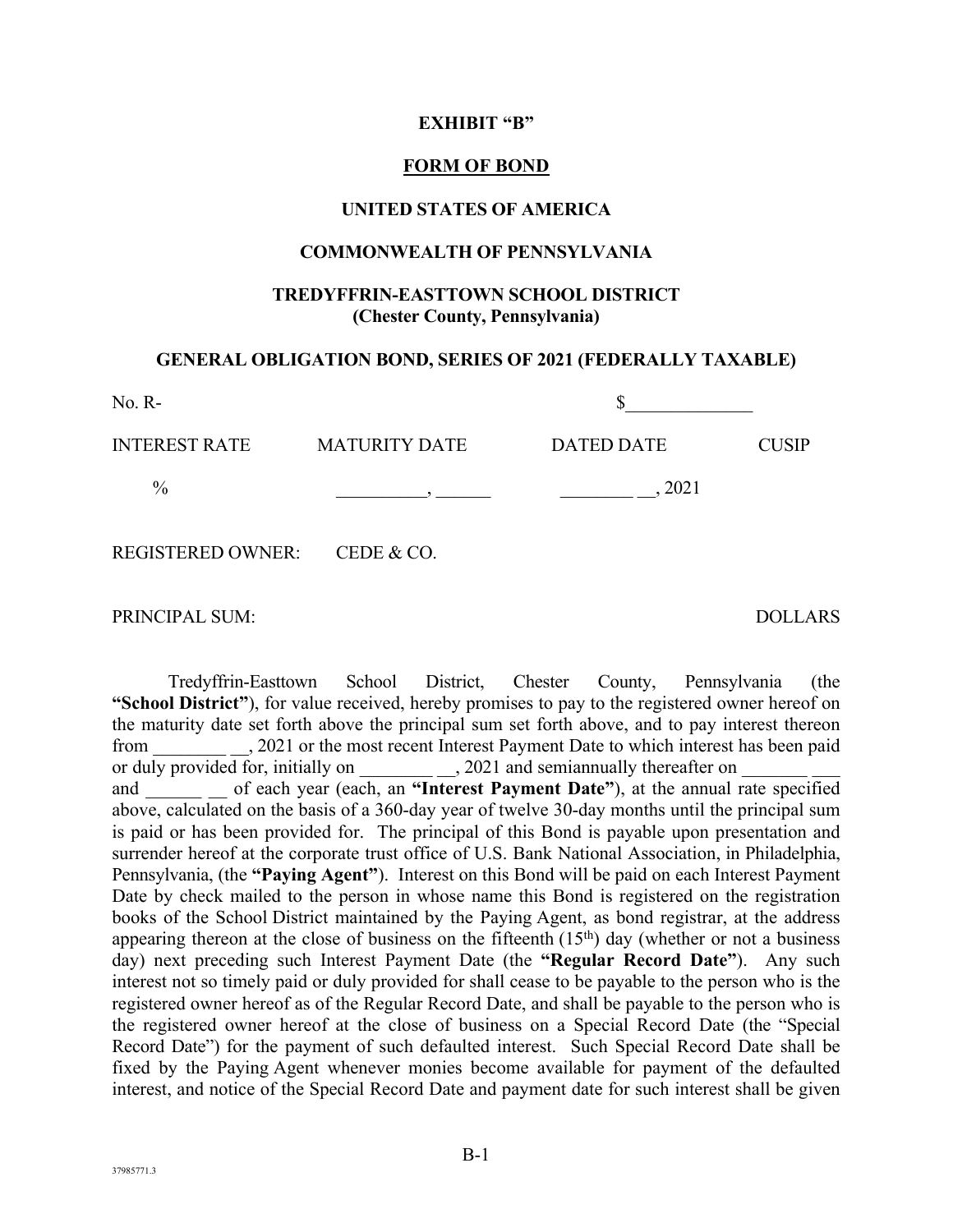by first class mail to the registered owners of the Bonds not less than fifteen (15) days prior to the Special Record Date. Such notice shall be mailed to the persons in whose names such Bonds are registered as of the close of business on the fifth (5th) day preceding the date of mailing. The principal of and interest on this Bond are payable in lawful money of the United States of America.

Notwithstanding the foregoing, so long as this Bond is registered in the name of The Depository Trust Company or Cede & Co., payment of principal, redemption premium (if any) and interest on this Bond shall be made by wire transfer to The Depository Trust Company.

This Bond is one of a duly authorized issue of General Obligation Bonds, Series of 2021 (Federally Taxable), of the School District in the aggregate principal amount of \$\_\_\_\_\_\_\_\_\_\_\_\_\_\_ (the **"Bonds"**), issued in fully registered book-entry form in the denomination of \$5,000 or any integral multiple thereof, all of like date and tenor, except as to dates of maturity, rates of interest and provisions for redemption, and all issued in accordance with the Local Government Unit Debt Act of the Commonwealth of Pennsylvania, 53 Pa. Cons. Stat. § 8001 *et seq.*, as amended (the **"Act"**), and pursuant to a resolution of the Board of School Directors of the School District duly adopted on \_\_\_\_\_\_\_, 2021 (the **"Resolution"**). The Bonds are issued for the purpose of advance refunding [all or a portion] of the School District's General Obligation Bonds, Series of 2015, and paying the costs of issuing [and insuring] the Bonds.

Under the laws of the Commonwealth of Pennsylvania, this Bond and the interest thereon shall at all times be free from taxation within the Commonwealth of Pennsylvania, but this exemption shall not extend to gift, estate, succession or inheritance taxes or to any other taxes not levied or assessed directly on this Bond or the interest thereon. Profits, gains or income derived from the sale, exchange, or other disposition of this Bond are subject to state and local taxation.

[The Bonds maturing on or after \_\_\_\_\_\_\_\_\_\_\_\_\_\_\_\_\_\_, \_\_\_\_\_ are subject to redemption prior to maturity, at the option of the School District, as a whole or from time to time in part, in any order of maturity or portion of a maturity as selected by the School District, on \_\_\_\_\_\_\_\_\_\_\_\_\_, \_\_\_\_\_ or any date thereafter, upon payment of a redemption price of 100% of principal amount plus interest accrued to the redemption date. If less than an entire year's maturity of Bonds are to be redeemed at any particular time, such Bonds so to be called for redemption shall be chosen by lot by the Paying Agent.]

[The Bonds stated to mature on \_\_\_\_\_\_\_\_\_, \_\_\_ and \_\_\_\_\_\_\_, \_\_\_ (the **"Term Bonds"**) are subject to mandatory redemption prior to their stated maturity in order of maturity and within a maturity by lot by the School District from monies to be deposited in the Sinking Fund established under the Resolution at a redemption price of 100% of principal amount together with accrued interest to the date fixed for redemption. The School District hereby covenants that it will cause the Paying Agent to select by lot, to give notice of redemption and to redeem Term Bonds at said price from monies deposited in the Sinking Fund sufficient to effect such redemption on \_\_\_\_\_\_\_\_ of the years, in the annual principal amounts and from the maturities set forth in the following schedule (or such lesser principal amount as shall at the time represent all Term Bonds of the maturity which shall then be outstanding):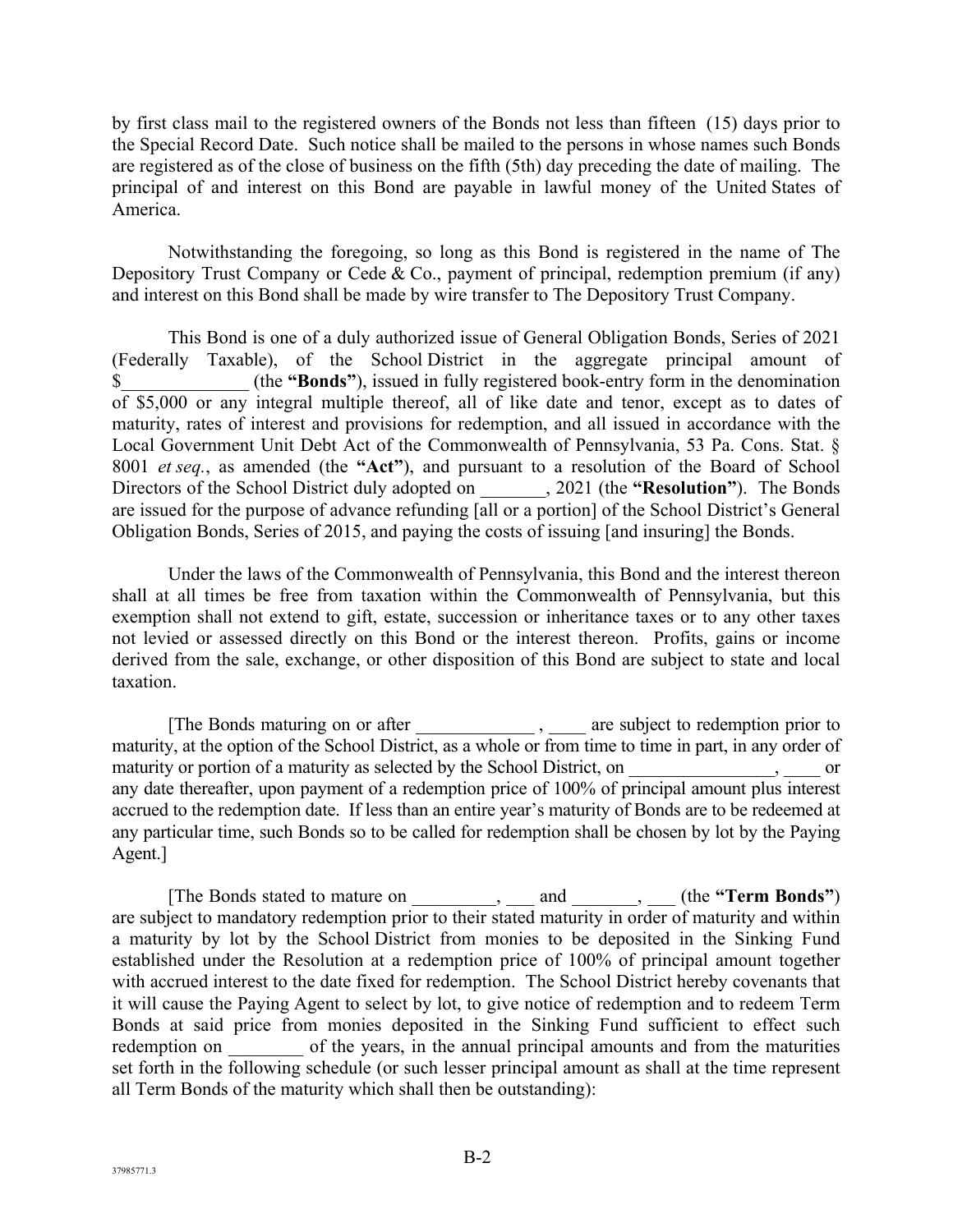#### **Mandatory Redemption Schedule**

Redemption Date  $($ Principal Amount to be Redeemed or Purchased Maturity From Which to Be Selected

\*Stated Maturity.

The School District may, in its discretion, instruct the Paying Agent to purchase all or a portion of the Bonds subject to being drawn for redemption in any such year (at a price not to exceed the principal amount plus accrued interest) from money in the Sinking Fund or money tendered from the School District to the Paying Agent for such purpose.]

[For the purpose of selection of Bonds for redemption, any Bond of a denomination greater than \$5,000 shall be treated as representing such number of separate Bonds, each of the denomination of \$5,000, as is obtained by dividing the actual principal amount of such Bond by \$5,000. Any Bond which is to be redeemed only in part shall be surrendered at the corporate trust payment office of the Paying Agent, together with a duly executed instrument of transfer in form satisfactory to the Paying Agent, and the registered owner of such Bond shall receive, without service charge, a new Bond or Bonds of any authorized denomination as requested by such registered owner in aggregate principal amount equal to and in exchange for the unredeemed portion of the principal of the Bond so surrendered.]

[On the date designated for redemption and upon deposit with the Paying Agent of funds sufficient for payment of the principal of and accrued interest on the Bonds called for redemption, interest on the Bonds or portions thereof so called for redemption shall cease to accrue and the Bonds or portions thereof so called for redemption shall cease to be entitled to any benefit or security under the Resolution, and registered owners of the Bonds so called for redemption shall have no rights with respect to the Bonds or portions thereof so called for redemption, except to receive payment of the principal of and accrued interest on the Bonds so called for redemption to the date fixed for redemption.]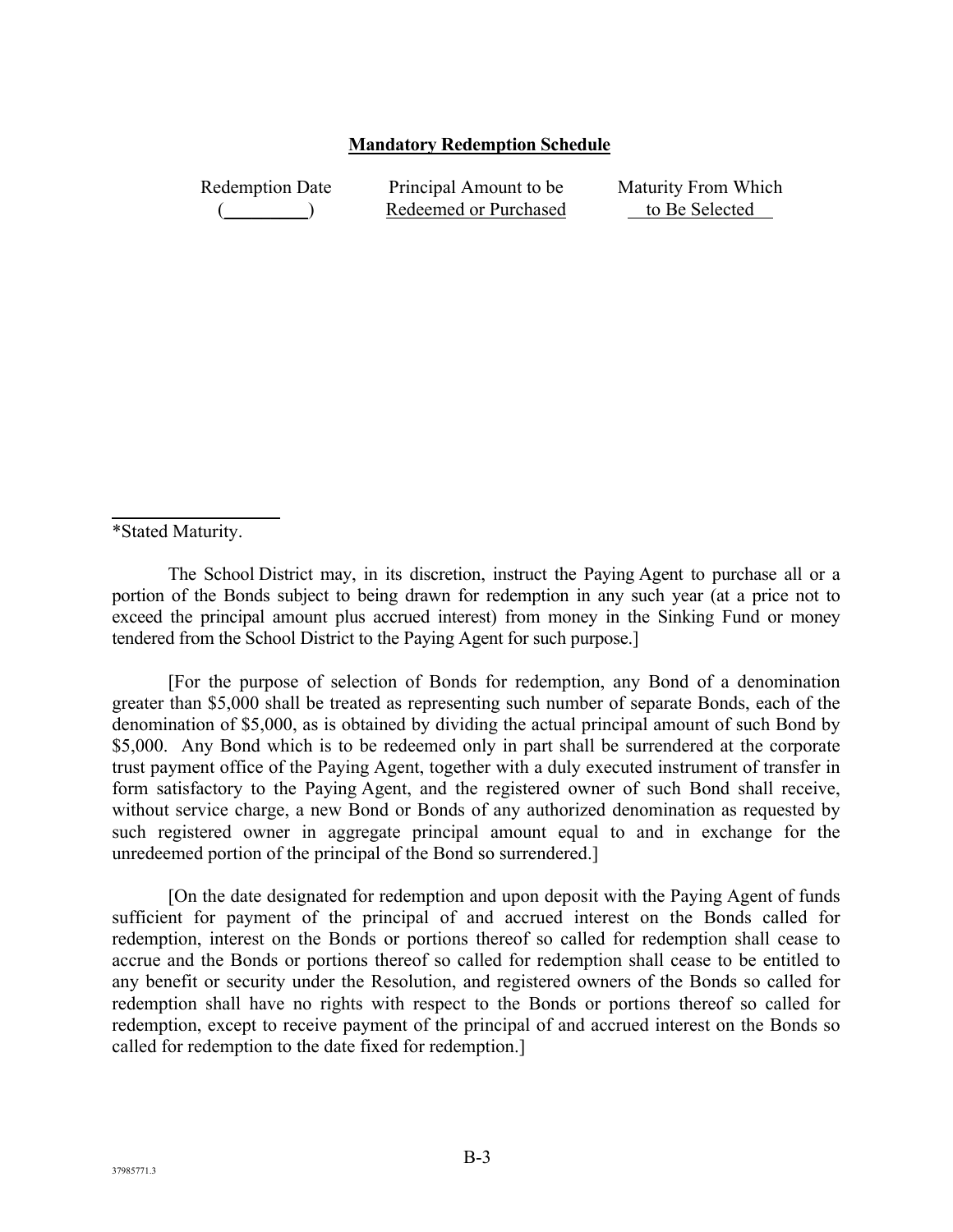[Notice of any redemption shall be given by first-class mail, postage prepaid, mailed by the Paying Agent not less than twenty (20) nor more than sixty (60) days before the redemption date to the registered owners of the Bonds at their addresses as they appear on the Bond register maintained by the Paying Agent. Such notice shall also be sent to The Depository Trust Company and the Municipal Securities Rulemaking Board's Electronic Municipal Market Access (**"EMMA"**) site. Such notice shall be given in the name of the School District, shall identify the Bonds to be redeemed (and, in the case of a partial redemption of any Bonds, the respective principal amounts thereof to be redeemed), shall specify the redemption date and the redemption price, and shall state that on the redemption date the Bonds called for redemption will be payable at the corporate trust payment office of the Paying Agent and that from the date of redemption interest will cease to accrue. The Paying Agent shall use "CUSIP" numbers (if then generally in use) in notices of redemption as a convenience to Bond owners, provided that any such notice shall state that no representation is made as to the correctness of such numbers either as printed on the Bonds or as contained in any notice of redemption and that reliance may be placed only on the identification numbers prefixed "R-" printed on the Bonds. Failure to mail any notice of redemption, or any defect therein, or in the mailing thereof, with respect to any Bond shall not affect the validity of any proceeding for the redemption of other Bonds so called for redemption. **]**

[With respect to any optional redemption of Bonds, if at the time of mailing such notice of redemption, the School District shall not have deposited with the Paying Agent monies sufficient to redeem all the Bonds called for redemption, such notice may state that it is conditional, that is, subject to the deposit of the redemption monies with the Paying Agent not later than the redemption date, and such notice shall be of no effect unless such monies are so deposited.]

[The Bonds are transferable by the registered owners thereof, subject to payment of any required tax, fee or other governmental charge, upon presentation and surrender at the corporate trust payment office of the Paying Agent, together with a duly executed instrument of transfer in form satisfactory to the Paying Agent. The Paying Agent shall not be required: (i) to issue, transfer or exchange any of the Bonds during a period beginning at the close of business on the fifth  $(5<sup>th</sup>)$  day next preceding the day of selection of Bonds to be redeemed and ending at the close of business on the day on which such notice is given, or (ii) to transfer or exchange any Bond selected for redemption in whole or in part.]

The School District and the Paying Agent may treat the person in whose name this Bond is registered on the Bond register maintained by the Paying Agent as the absolute owner of this Bond for all purposes and neither the School District nor the Paying Agent shall be affected by any notice to the contrary.

No recourse shall be had for the payment of the principal of or interest on this Bond, or for any claim based hereon, against any member, officer or employee, past, present or future, of the School District or of any successor body, as such, either directly or through the School District or through any such successor body, under any constitutional provision, statute or rule of law, or by the enforcement of any assessment or by any legal or equitable proceeding or otherwise, and all such liability of such members, officers or employees is released as a condition of and as consideration for the execution and issuance of this Bond.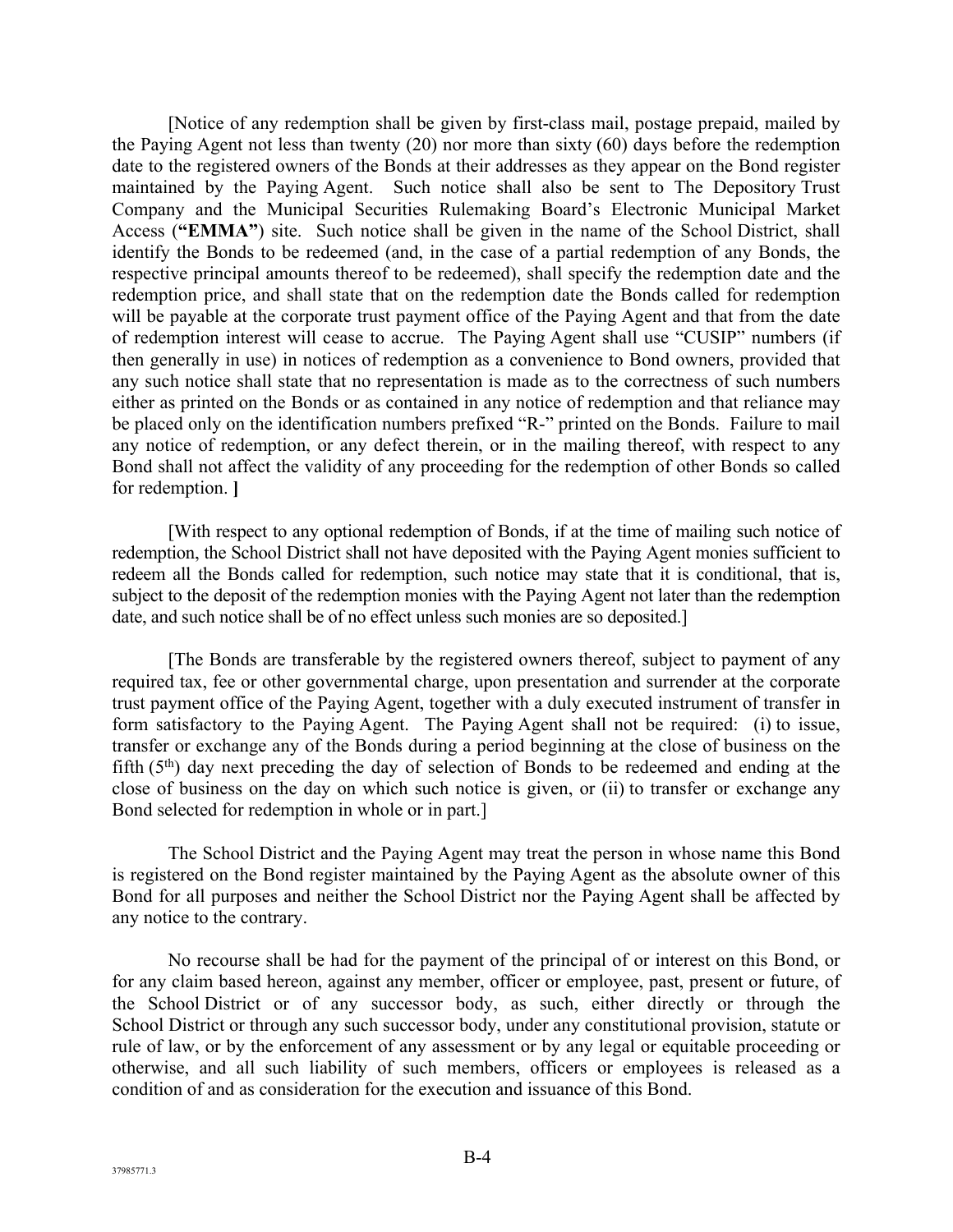Whenever the due date for payment of interest on or principal of this Bond shall be a Saturday, Sunday, a legal holiday or a day on which banking institutions in the jurisdiction in which the corporate trust payment office of the Paying Agent is located are authorized or directed by law or executive order to close (a **"Holiday"**), then the payment of such interest or principal need not be made on such date, but may be made on the succeeding day which is not a Holiday, with the same force and effect as if made on the due date for payment of principal or interest.

It is hereby certified that the approval of the Department of Community and Economic Development of the Commonwealth of Pennsylvania for the School District to issue and deliver this Bond has been duly given pursuant to the Act; that all acts, conditions and things required by the laws of the Commonwealth of Pennsylvania to exist, to have happened or to have been performed, precedent to or in the issuance of this Bond or in the creation of the debt of which this Bond is evidence, exist, have happened and have been performed in regular and due form and manner as required by law; that this Bond, together with all other indebtedness of the School District, is within every debt and other limit prescribed by the Constitution and the statutes of the Commonwealth of Pennsylvania; that the School District has established a sinking fund for the Bonds and shall deposit therein amounts sufficient to pay the principal of and interest on the Bonds as the same shall become due and payable; and that for the prompt and full payment of all obligations of this Bond, the full faith, credit and taxing power of the School District are hereby irrevocably pledged.

This Bond shall not be entitled to any benefit under the Resolution or be valid or become obligatory for any purpose until this Bond shall have been authenticated by the Paying Agent by execution of the certificate endorsed hereon.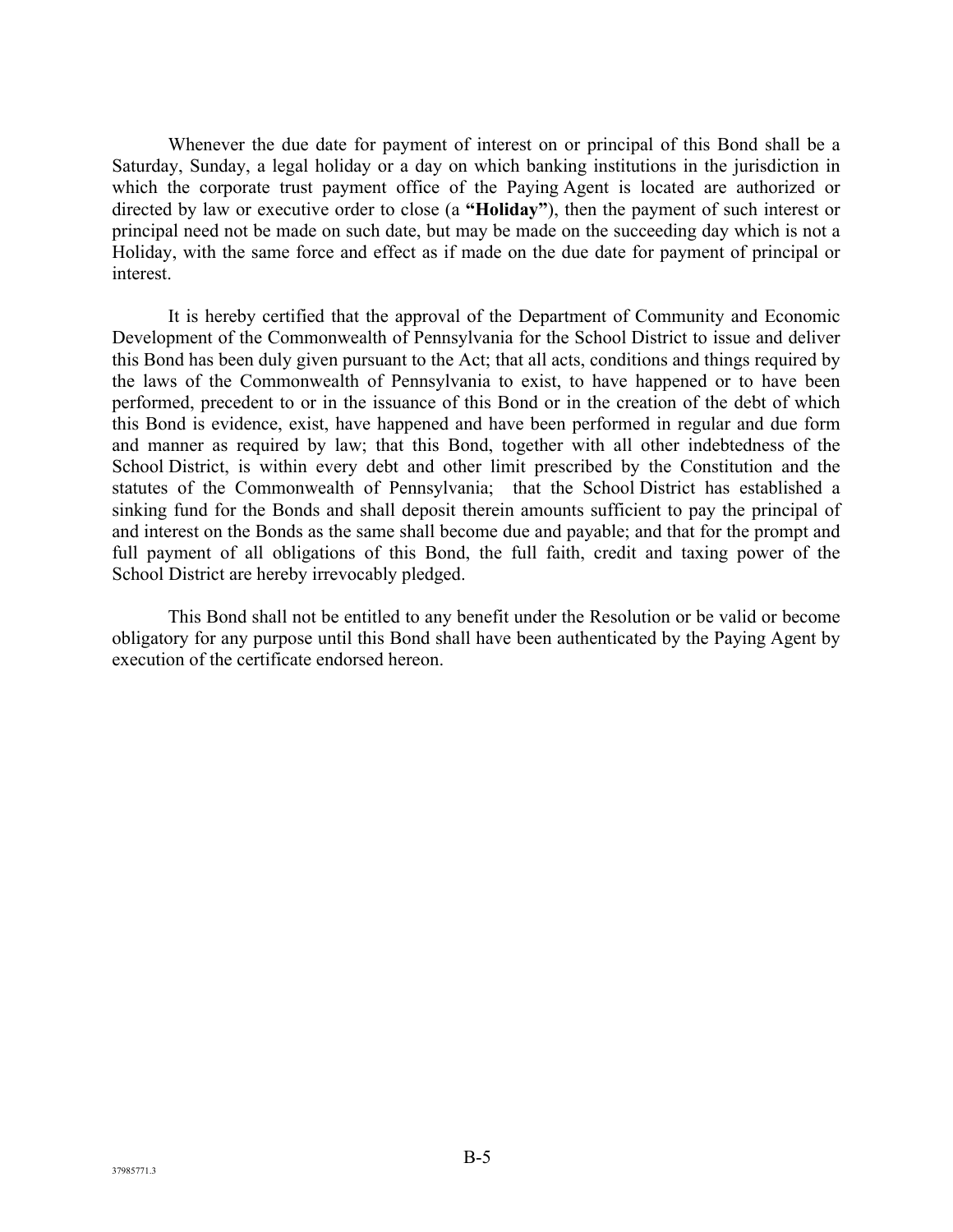IN WITNESS WHEREOF, the Tredyffrin-Easttown School District, Chester County, Pennsylvania has caused this Bond to be signed in its name and on its behalf by the manual signature of the President of its Board of School Directors and an impression of its corporate seal to be hereunto affixed, duly attested by the manual signature of the School District Secretary.

### TREDYFFRIN-EASTTOWN SCHOOL DISTRICT

By:

President, Board of School Directors

Attest:

School District Secretary

(SEAL)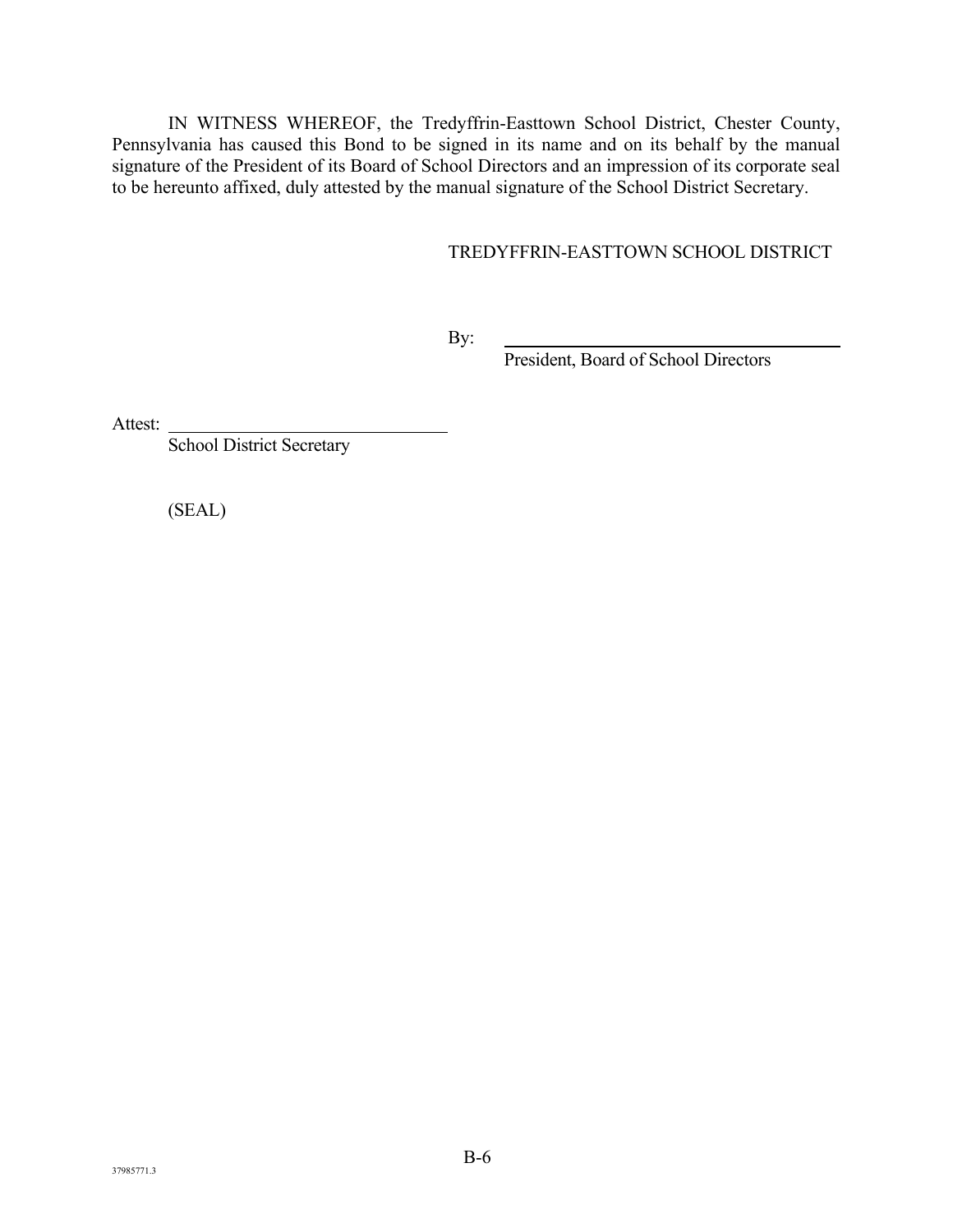## **AUTHENTICATION CERTIFICATE**

This Bond is one of the Tredyffrin-Easttown School District General Obligation Bonds, Series of 2021 (Federally Taxable), described in the within mentioned Resolution.

Date of Authentication:

U.S. BANK NATIONAL ASSOCIATION, Paying Agent

By:

Authorized Representative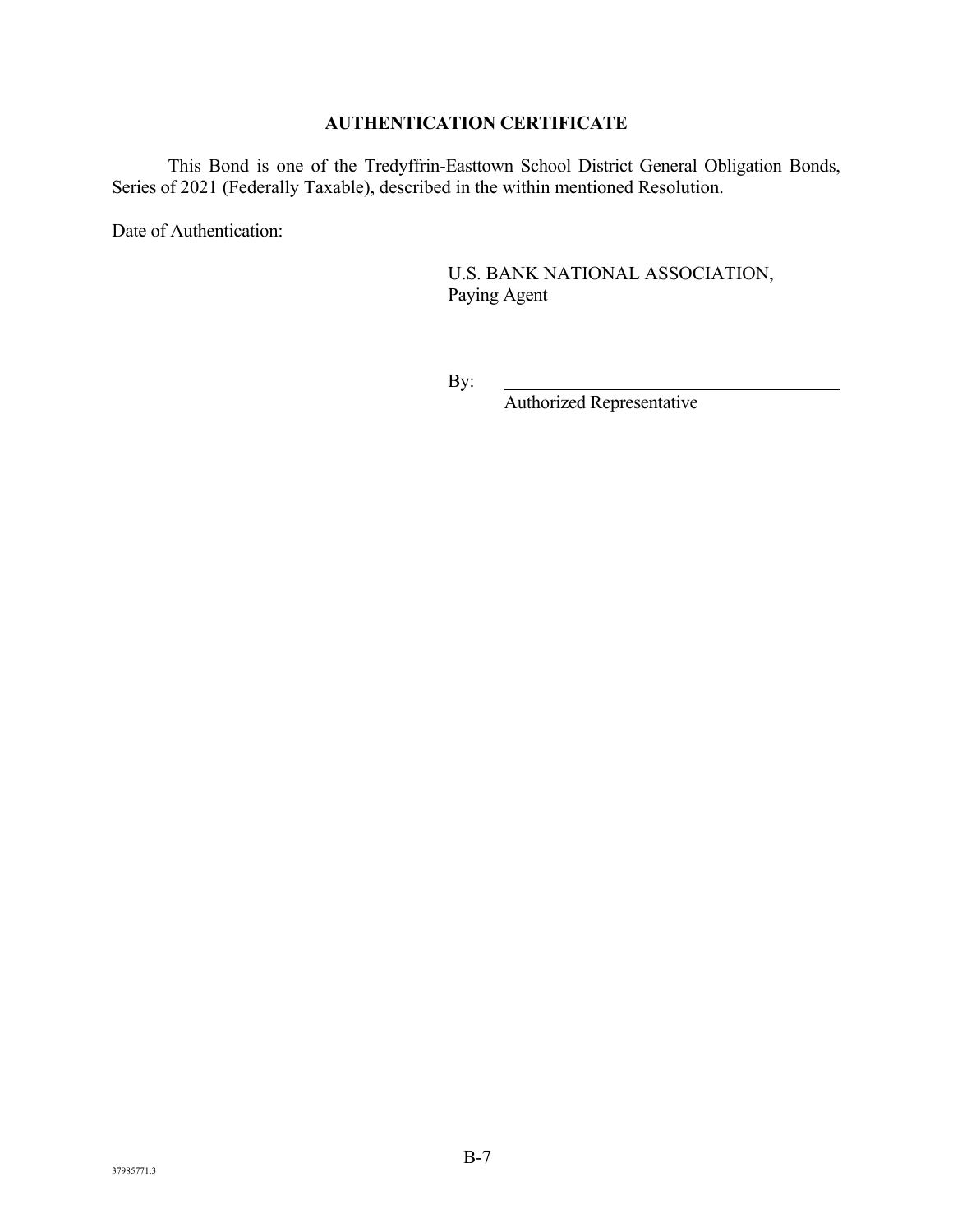# **STATEMENT OF INSURANCE**

[TO BE INSERTED IF INSURANCE IS PURCHASED]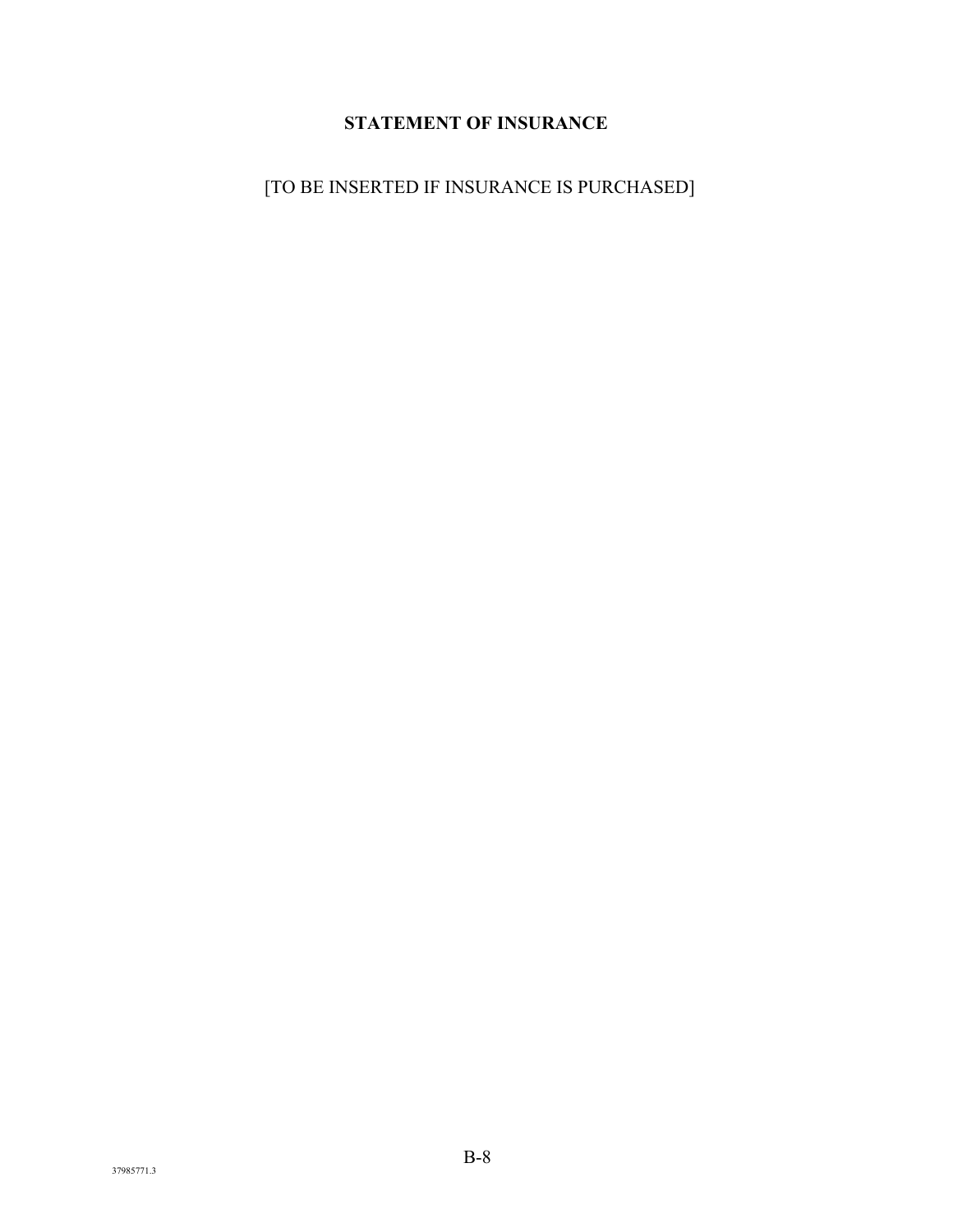#### **ASSIGNMENT AND TRANSFER**

FOR VALUE RECEIVED, the undersigned hereby sells, assigns and transfers unto

PLEASE INSERT SOCIAL SECURITY OR EMPLOYER IDENTIFICATION NUMBER OF **ASSIGNEE** 

 $/$ 

the within Bond and all rights thereunder, and hereby irrevocably constitutes and appoints

\_\_\_\_\_\_\_\_\_\_\_\_\_\_\_\_\_\_\_\_\_\_\_\_\_\_\_\_\_\_\_\_\_\_\_\_\_\_\_\_\_\_\_\_\_\_\_\_\_\_\_\_\_\_\_\_ attorney to transfer said Bond on the books of the within named Paying Agent, with full power of substitution in the premises.

Dated:

Signature Guaranteed by:

NOTICE: Signature(s) must be guaranteed by NOTICE: The signature to this Assignment an eligible guarantor institution, an institution must correspond with the name as it appears which is a participant in a Securities Transfer upon the face of the within Bond in every Association recognized signature guaranteed particular, without alteration or enlargement program. **b** any change whatever.

(Authorized Signature)

**[END OF BOND FORM]**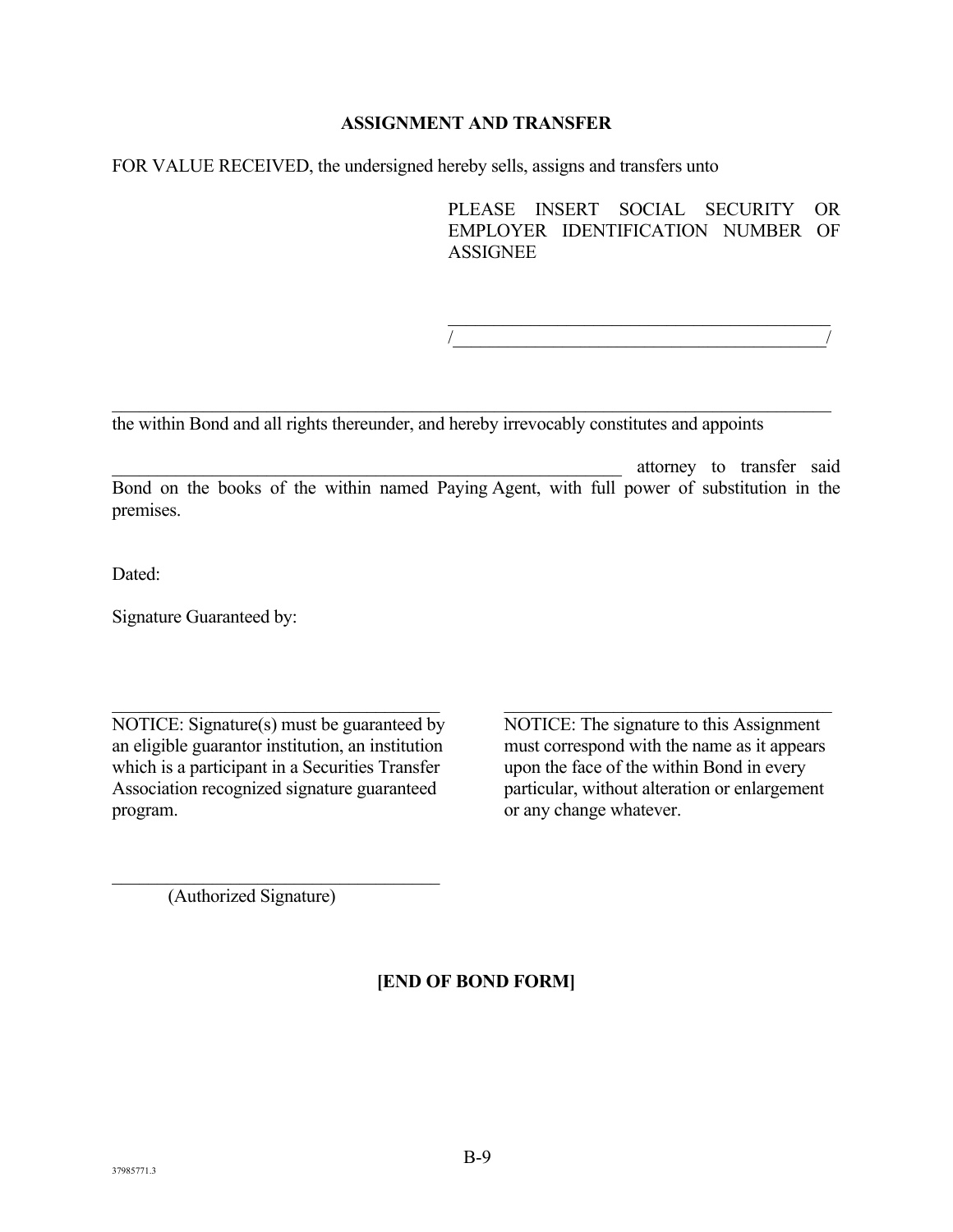## **EXHIBIT "C"**

# **WRAP AROUND DEBT SERVICE SCHEDULE**

|                  |                |                                     |           |                      |            | <b>TREDYFERIN/FAST TOWN SCHOOL DISTRICT</b><br>SUMMARY OF OUTSTANDING INDEBTEDNESS |                                  |
|------------------|----------------|-------------------------------------|-----------|----------------------|------------|------------------------------------------------------------------------------------|----------------------------------|
|                  |                |                                     |           |                      |            |                                                                                    | <b>Debt Service Requirements</b> |
| 8                |                | 6                                   | 5         | 4                    | 3          | 2                                                                                  |                                  |
| Year             | <b>Total</b>   | <b>MAX PARAMETERS</b><br>G.O. Bonds | G.O. Note | G.O. Bonds           | G.O. Bonds | G.O. Bonds                                                                         | <b>Fiscal</b>                    |
| <b>Over Year</b> | <b>Debt</b>    | Series of                           | Series of | Series of            | Series of  | Series of                                                                          | Year                             |
|                  |                |                                     |           | $2019$ <sup>19</sup> |            |                                                                                    |                                  |
| % Change         | <b>Service</b> | 2021                                | 2020      |                      | 2016       | 2015                                                                               | Ended                            |
|                  | 6,603,307      |                                     | 2,401,011 | 1.182.277            | 1,982,000  | 1.038.019                                                                          | 6/30/2021                        |
|                  | 7,101,920      | 1,537,917                           | 2,407,010 | 1,178,794            | 1,978,200  |                                                                                    | 6/30/2022                        |
|                  | 7.516.803      | 1,781,750                           | 2.456.525 | 1,346,328            | 1.932.200  |                                                                                    | 6/30/2023                        |
| $(0.3\%)$        | 7,494,778      | 1,768,000                           |           | 1,346,178            | 4,380,600  |                                                                                    | 6/30/2024                        |
| 4.5%             | 7.833.878      | 2.104.250                           |           | 1.346.028            | 4,383,600  |                                                                                    | 6/30/2025                        |
| $(23.2\%)$       | 6,017,128      | 4.671.250                           |           | 1,345,878            |            |                                                                                    | 6/30/2026                        |
| $(2.9\%)$        | 5,840,978      | 4.495.250                           |           | 1,345,728            |            |                                                                                    | 6/30/2027                        |
| $(3.0\%)$        | 5.664.828      | 4.319.250                           |           | 1.345.578            |            |                                                                                    | 6/30/2028                        |
| $(2.2\%)$        | 5,538,705      | 4,143,250                           |           | 1.395.455            |            |                                                                                    | 6/30/2029                        |
| $(2.8\%)$        | 5.381.275      | 3.967.250                           |           | 1.414.025            |            |                                                                                    | 6/30/2030                        |
| $(2.3\%)$        | 5.258.250      | 2.741.250                           |           | 2.517.000            |            |                                                                                    | 6/30/2031                        |
| $(2.2\%)$        | 5,141,000      | 2,623,000                           |           | 2,518,000            |            |                                                                                    | 6/30/2032                        |
| $(2.2\%)$        | 5.025.750      | 2,504.750                           |           | 2.521.000            |            |                                                                                    | 6/30/2033                        |
| (2.4%)           | 4.907.250      | 2.386.500                           |           | 2.520.750            |            |                                                                                    | 6/30/2034                        |
| $(2.5\%)$        | 4.785.500      | 2.268.250                           |           | 2.517.250            |            |                                                                                    | 6/30/2035                        |
| $(2.4\%)$        | 4.670.500      |                                     |           | 4.670.500            |            |                                                                                    | 6/30/2036                        |
| $(0.1\%)$        | 4,667,500      |                                     |           | 4,667,500            |            |                                                                                    | 6/30/2037                        |
| $(0.0\%)$        | 4.665.500      |                                     |           | 4,665,500            |            |                                                                                    | 6/30/2038                        |
| 0.1%             | 4.669.000      |                                     |           | 4.669.000            |            |                                                                                    | 6/30/2039                        |
| $(0.0\%)$        | 4,667,250      |                                     |           | 4,667,250            |            |                                                                                    | 6/30/2040                        |
|                  | 113,451,097    | 41,311,917                          | 7.264.546 | 49,180,016           | 14,656,600 | 1.038.019                                                                          | <b>TOTAL</b>                     |

| Principal <sup>14</sup> : |                  | 11.330.000<br>0 | 26.905.000       | 4.770.000           | 28,100,000          | 71,105,000 |
|---------------------------|------------------|-----------------|------------------|---------------------|---------------------|------------|
|                           |                  |                 |                  |                     |                     |            |
| <b>PE%:</b>               | $0.00\%$         | 0.00%           | $0.00\%$         | 0.00%               | 0.00%               |            |
| <b>PE% Status:</b>        | Est              | Est             | Est              | Est                 | Est                 |            |
| CARF%:                    | 18 28%           | 18.28%          | 18.28%           | 18.28%              | 18.28%              |            |
| <b>Call Date:</b>         | 8/15/2023        | Non-Callable    | 2/15/2027        | Any time            | TBD                 |            |
| <b>Purpose:</b>           | <b>New Money</b> | Adv Ref 2010    | <b>New Money</b> | <b>Cur Ref 2010</b> | <b>Adv Ref 2015</b> |            |

 $^{[1]}$  Net of capitalized interest. Assumes \$164,350 in 2020-21 and \$167,684 in 2021-22  $^{[2]}$  Outstanding as of February 22, 2021